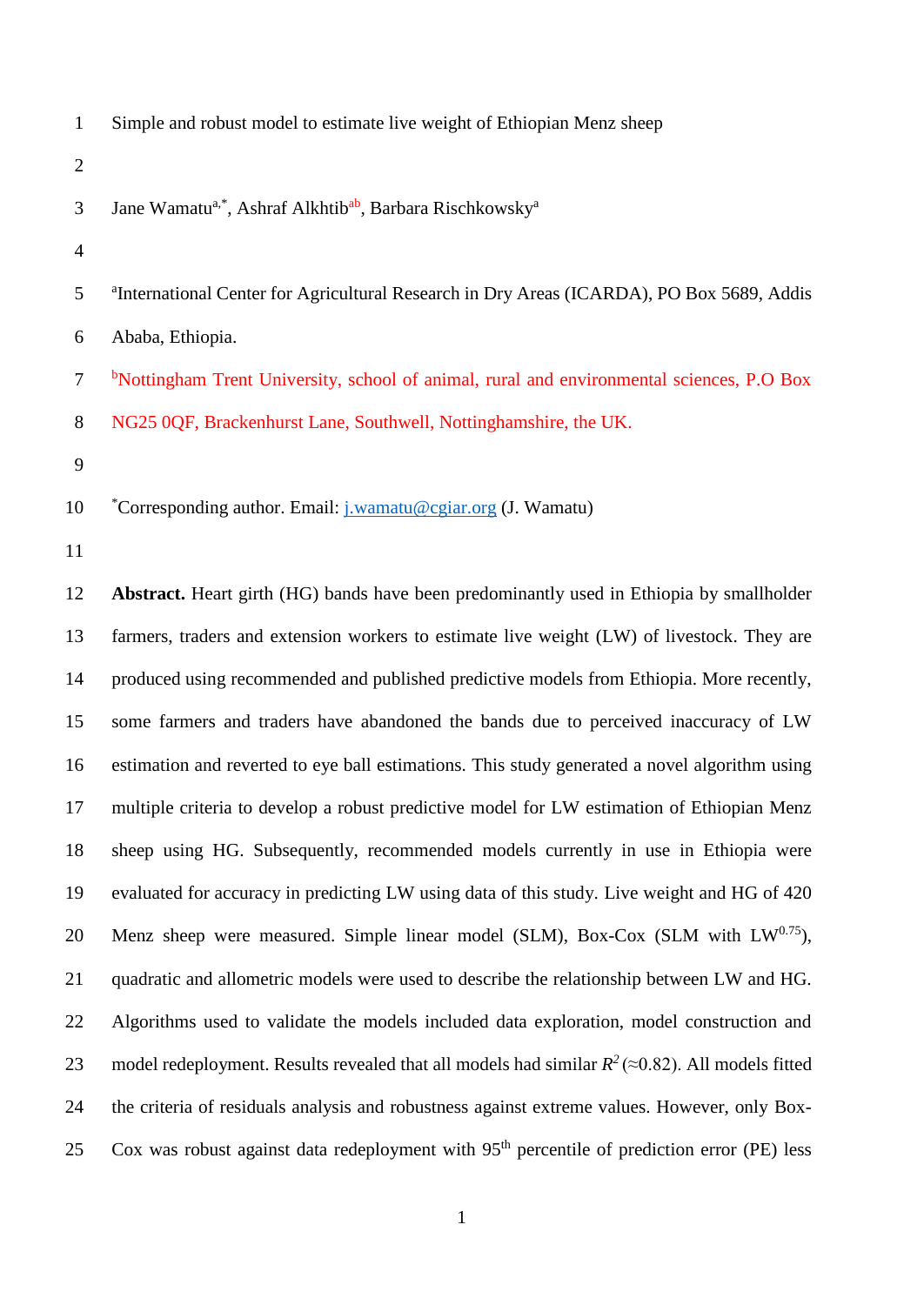26 than 10%. Accordingly, a Box-Cox model  $(LW^{0.75} = -9.71 + 0.289(HG))$  is robust and can be 27 used to accurately predict LW of Menz sheep. The  $95<sup>th</sup>$  percentile of PE of existing, recommended models was higher than 10, thus they cannot be recommended to accurately predict LW of Menz sheep. This study concludes that an approach based on regressing LW on 30 HG then selecting models with highest  $R^2$  is inadequate to generate accurate and robust prediction models. This highlights the importance of model redeployment to generate accurate prediction models. Calibrated HG bands are suitable alternatives to weighing scales in rural areas of Ethiopia because they are cheaper and not subject to maintenance. Thus, their accuracy and robustness in estimation of LW is vital for sustainable use.

*Keywords***:** Live weight prediction; Menz sheep; heart girth; prediction error; linear; nonlinear.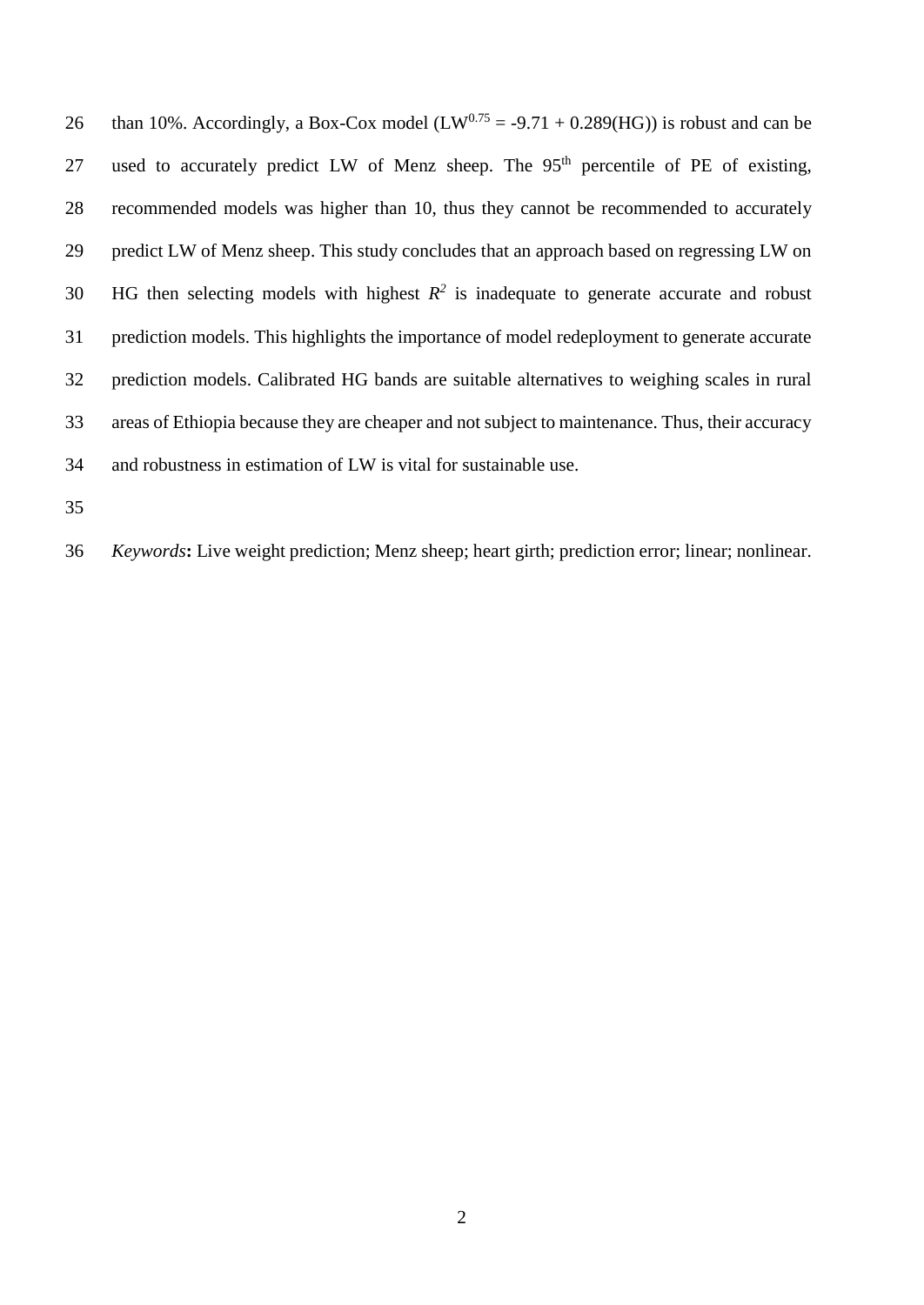#### **Introduction**

 The sub-alpine highlands of Amhara region of Ethiopia are characterized by extreme cold and frosty climate, rugged terrain, degraded soil and unreliable crop production. Livestock, particularly sheep production is the mainstay of farmers' livelihoods. Sheep represent a major source of income for smallholder farmers in this region contributing to approximately 45% of their cash income (Gizaw et al. 2012). Menz breed is one of the primary Ethiopian sheep breeds totaling over 1.5 million. The breed is concentrated in the central highlands between 2500 m and 3000 m above sea level, 39 - 40" E longitude and 10 -11" N latitude. It is mainly reared on small peasant farms in flocks of 11 (range 1-32) animals. Menz sheep are a fat-tailed hair breed 46 of small body size with an average height of  $64\pm1$  cm (Galal 1980). Average live weight (LW) 47 is 19.7 $\pm$ 0.4, 33.5 $\pm$ 1.3 kg and 38.2 $\pm$ 0.8 kg for 6-month old lambs, yearlings and mature ewes respectively (Galal 1980). They have semi-open fleece of conical locks, coarse hair that may be 15-20 cm long and a wooly undercoat of 5-8 cm especially in the colder highlands (Galal, 1983). Meat and fiber of Menz sheep are in high demand in Ethiopia. Production and marketing of Menz sheep is, therefore, of paramount importance. Debre Berhan Agricultural Research Center (DBARC), located in Amhara, is the center of excellence for sheep production in Ethiopia and hosts large flocks of Menz sheep. This center is working with the International Center for Agricultural Research in Dry Areas (ICARDA) to improve production and productivity of the Menz breed. Efforts are being undertaken to enhance the capacity of sheep farmers in the region.

 Live weight and LW change of sheep are important reflections of nutrition, management, breeding and husbandry. They are vital as indicator of growth, feed conversion efficiency (Veerkamp 1998), readiness for marketing or slaughtering (Sawyer *et al.* 1991) and dosing of drugs (Machila *et al.* 2008). Conventional weighing scales are the key standard to determine LW of sheep, provided the scales are well calibrated. However, in rural areas of Ethiopia,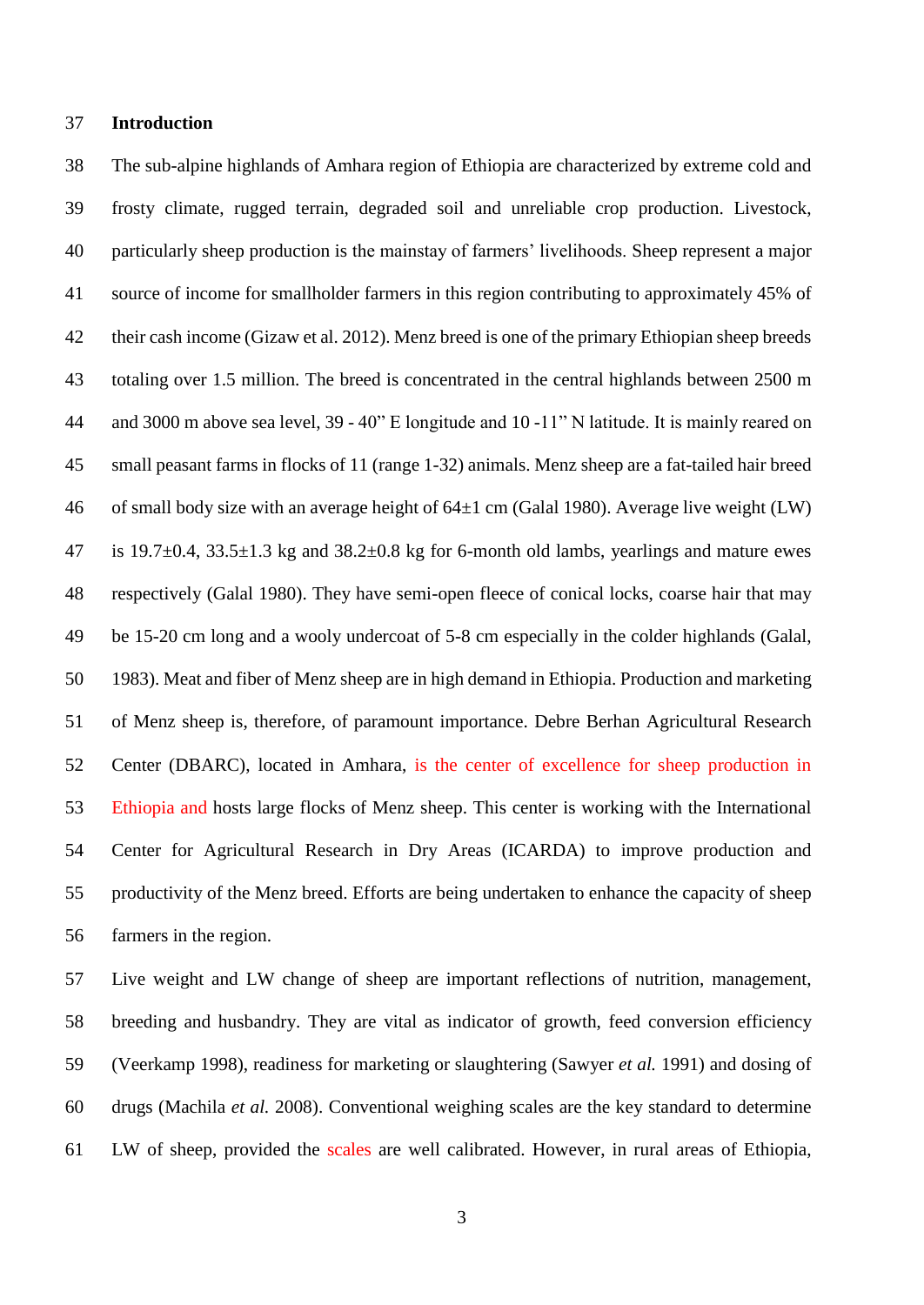weighing scales are rarely used by small holder farmers due to their high costs and high demand of labor and time. Moreover, the bias in LW estimation using calibrated scales is high because their springs permanently stretch with repeated or out-of-bounds use resulting in biased measurements (Machila *et al.* 2008). Scale calibration and maintenance requires skilled technicians who are rarely found in rural areas. Heart girth (HG) has been repeatedly demonstrated to be the most useful and robust proxy for the use of scales in LW estimation of sheep (Sowande and Sobola 2008; Atta and El Khidir 2004). Heart girth bands have been predominantly used in Ethiopia by smallholder farmers, traders and extension workers to estimate LW of livestock. They are produced using recommended and published predictive models of Ethiopia (Table 1). However, more recently, some farmers and traders have abandoned the bands due to their perceived inaccuracy of LW estimation and reverted to eye ball estimations. However, some studies have demonstrated that visual LW estimation of sheep, as an alternative to using scales, lacks accuracy and is prone to error (Machila *et al.* 2008). Inaccurate LW estimates in the region has led of mistrust between farmers and market traders over selling price, which are based on LW estimates, and between farmers and extension workers over perceived failure to give proper recommendations for dosage of livestock drugs and supplementary feeds. Heart girth calibrated weight bands are usually produced either site specifically or breed specifically. In Ethiopia, predictive models of LW based on HG that are used to produce HG bands for use by farmers, traders and extension agents have been reported 61 for Menz sheep (Getachew et al. 2008,  $R^2$ =0.83) and a mixture of Ethiopian highland sheep 82 (Tadesse and Gebremariam 2010,  $R^2 = 0.69$ ; Berhe 2017,  $R^2 = 0.9$ ). The models were generated 83 by regressing LW on HG, and recommending models with maximum  $R^2$ . However,  $R^2$  as a single criterion is not enough to validate models because it does not provide information about the degree to which values predicted by a model diverge from measured values (Goopy *et al.,* 86 2017). Furthermore, models should prove robustness in predicting other datasets other than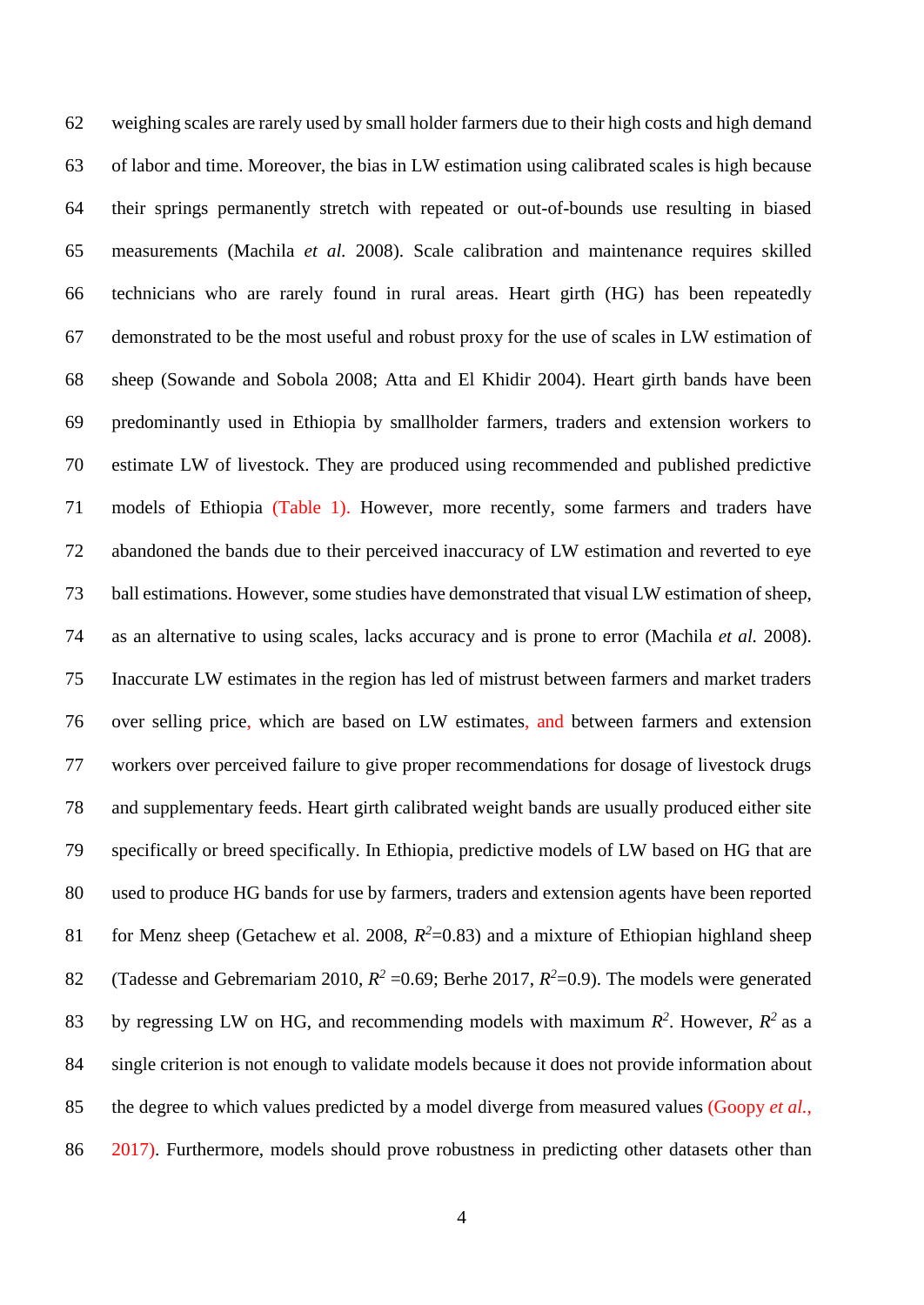being robust only in predicting the original data. The study sought to determine whether perceived sentiments by smallholder farmers, traders and extension agents in rural areas of Amhara region in Ethiopia that the HG bands on the market give inaccurate estimates of LW were valid. A novel algorithm, involving several criteria, was developed to provide a robust 91 predictive equation to estimate LW in Ethiopian smallholder Menz sheep. Measures used to 92 assess this novel algorithm included  $R^2$ , analysis of residuals (normality and homogeneity), 93 prediction error of models and robustness of coefficients of models against bootstrapping. In addition, recommended models of Ethiopia were assessed for accuracy using data of this study.

### **Materials and methods**

*Study area* 

 The study was conducted at DBARC Ethiopia. The station is located 120 km north-east of Addis Ababa at an altitude of 2780 m in the central highlands of Ethiopia in Amhara region (Gizaw et al. 2012).

#### *Measurements for model development*

 Measurements of LW and HG for 420 recently fleeced Menz sheep (346 females and 74 males with age range of 11 to 96 months were undertaken after overnight fasting at DBARC. Live weight was measured gravimetrically using a portable spring-dial hoist scale (Camry, NTB, Camry company, China), with capacity of 100 kg and precision of 0.5 kg. The scale was calibrated using standard weights, after which 10 sheep were weighed in 3 replications to confirm reliability of LW measurements. The scale was further calibrated at 50-sheep measurement intervals. Heart girth was measured as body circumference immediately behind the front shoulder at the fourth ribs, posterior to the front leg, using an ordinary measuring tape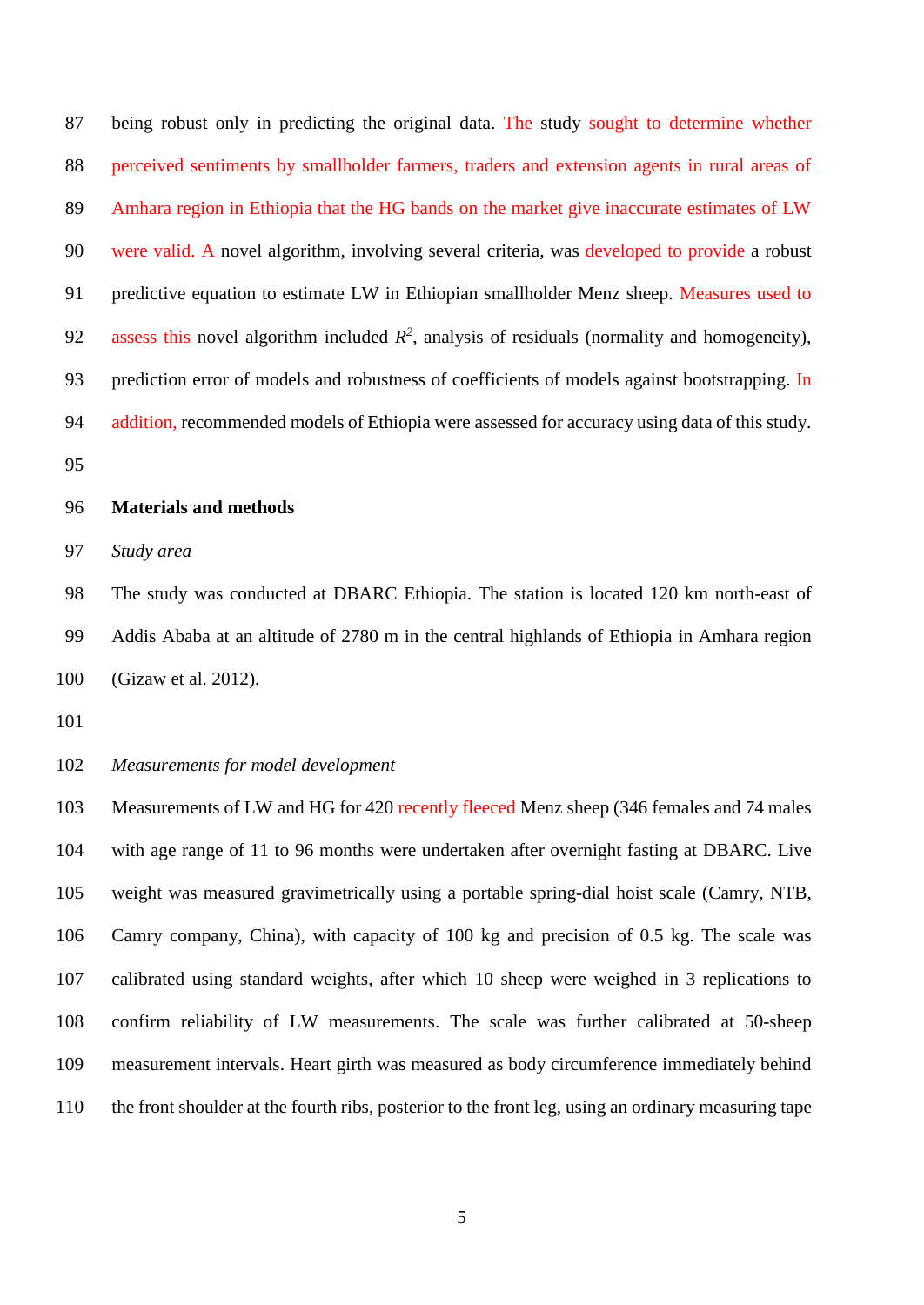held with 1kg tension using a light spring balance. Pregnant sheep and sick sheep as per research center records were excluded from the study.

### *Analytical approach*

 Construction of data included three main steps: Data exploration, model construction and model redeployment. In the data exploration step, data was analyzed for accuracy of collection, need for power transformation and normal distribution. In model construction, linear and nonlinear models were constructed and validated using different criteria. The third step involved redeployment of constructed models to a new data set. Three published models were validated by redeploying them to data from this study.

### *2.3.1. Data exploration*

 The accuracy of the scale in measuring LW of sheep may decline due to successive measurements of heavy sheep, therefore, the relationship between LW and the serial number of sheep was visually presented to depict the distribution of LW across the measurement process. The probability distribution of LW and HG was identified using the normal Q-Q plot. Box-Cox analysis was used to confirm whether a power transformation of LW would increase  $R^2$  of models. Optimum power of transformation of LW was identified using a likelihood 129 maximized Box-Cox transformation  $(h(y, l) = (y_1 - 1)/l, l = 0$ ; boundaries of  $-3$  and  $+3$  and a 130 step of 0.25) (Box and Cox 1964). The  $R^2$  and log likelihood values of  $\lambda$  value were used to identify the best power of transformation.

## *2.3.2. Model construction*

Four models for predicting LW through HG were tested. The first model was a simple linear

135 regression model (SLM; model 1), the second was a SLM with  $LW<sup>0.75</sup>$  (Box-cox, model 2), the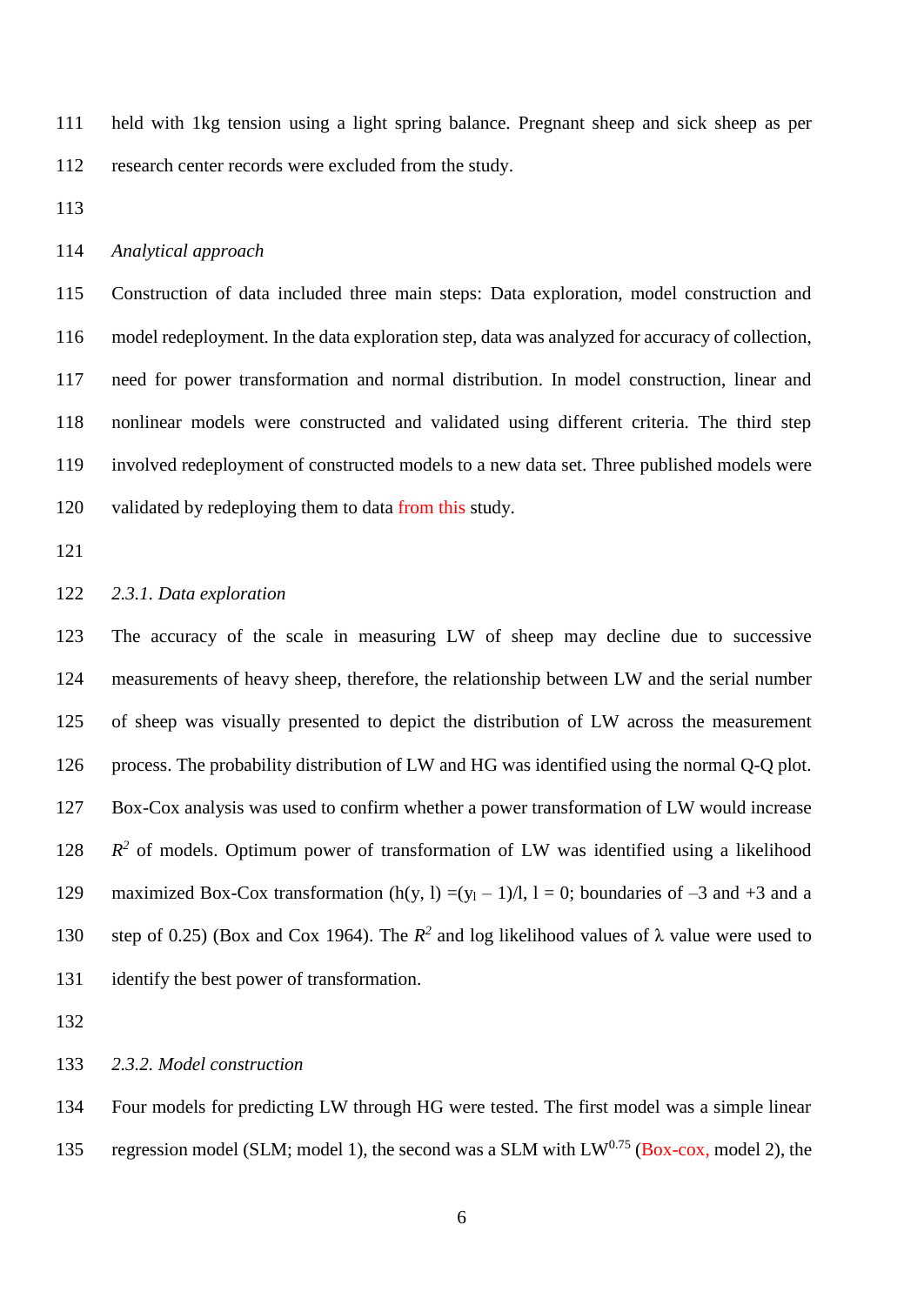| 136 | third model was a quadratic model (QUADM; model 3) and the fourth was an allometric model     |
|-----|-----------------------------------------------------------------------------------------------|
| 137 | (ALM; model 4). The four models are presented below:                                          |
| 138 |                                                                                               |
| 139 | SLM:                                                                                          |
| 140 |                                                                                               |
| 141 |                                                                                               |
| 142 | Box-Cox                                                                                       |
| 143 |                                                                                               |
| 144 |                                                                                               |
| 145 | <b>QUADM:</b>                                                                                 |
| 146 |                                                                                               |
| 147 |                                                                                               |
| 148 | ALM:                                                                                          |
| 149 |                                                                                               |
| 150 | Aggregated data (males and females of varying ages) using HG as a single predictor was used   |
| 151 | to construct the models. When analysis produced models that explained sufficient variation in |
|     | 152 LW, no drill-down analysis (such as disaggregating data based on gender) was carried out. |
| 153 | Three published models that were validated included:                                          |
| 154 |                                                                                               |
| 155 | Getachew et al. (2008) for Menz:                                                              |
| 156 |                                                                                               |
| 157 |                                                                                               |
| 158 | Tadesse and Gebremariam (2010) for highland sheep in Ethiopia:                                |
| 159 |                                                                                               |
| 160 |                                                                                               |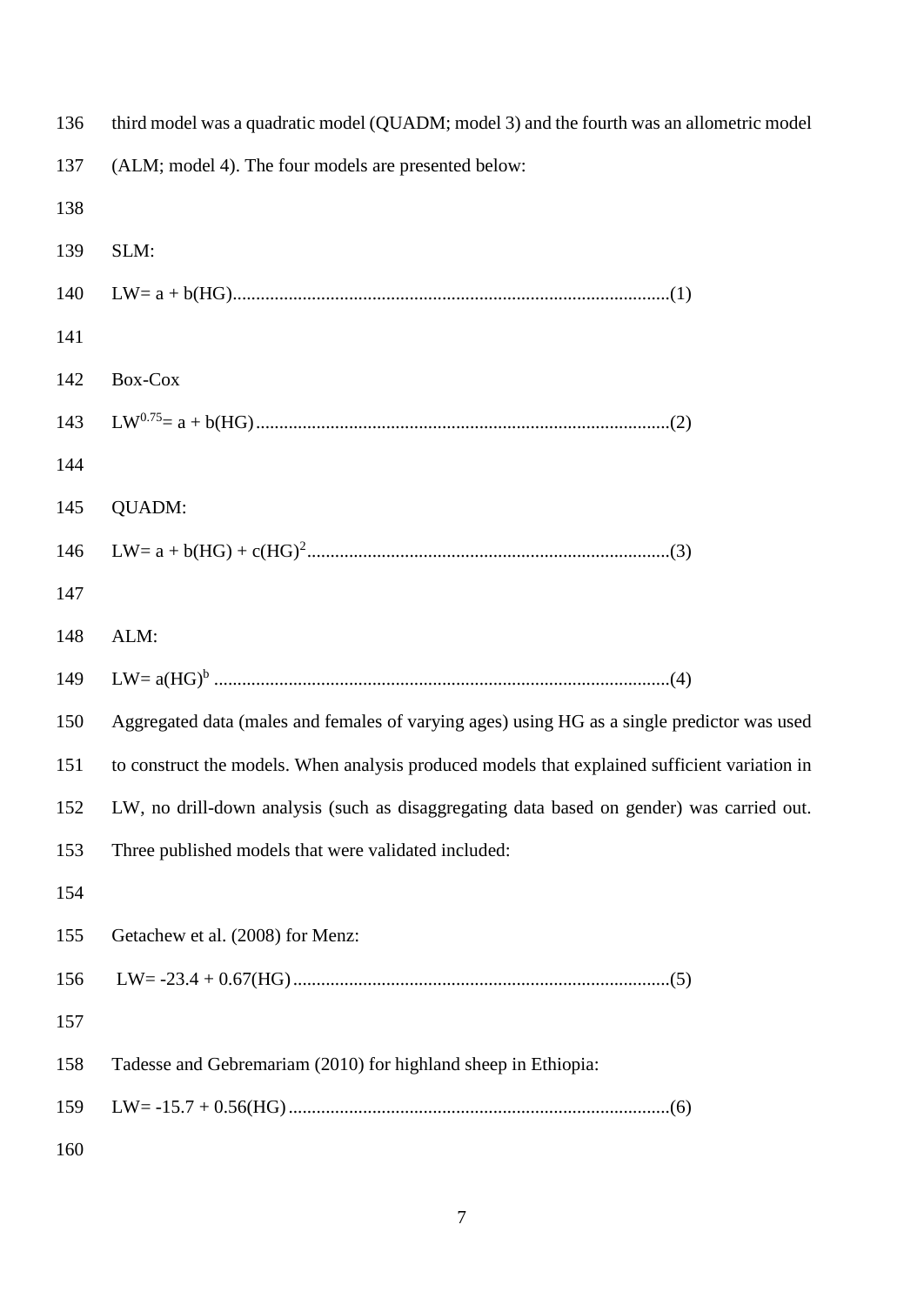LW= = -18.7 + 0.6(HG)................................................................................(7)

 The algorithm used to validate all models for accuracy of predicting LW using HG contained 165 various steps. These included coefficient of determination  $(R^2)$  of the models, coefficient of variation ( $CV = 100 \times \frac{V11524}{mean}$ MSR  $CV = 100 \times \frac{V}{V}$  of the models, where MSR is the mean squares of the residuals and mean is LW mean, Cook's distance, bootstrapping technique and analysis of residuals. Cook's distances were calculated for models 1, 2, 3 and 4 to assess existence of outliers which may have exerted a significant effect on coefficients of the models. Values of Cook's distance 170 were compared to 50<sup>th</sup> percentile values on the F distribution ( $F_{(0.5, 2, 418)} = 0.79$ ) (ReliaSoft 2015). Observations equal or higher than 0.79 were considered influential. Robustness of coefficients of the models was assessed using bootstrapping technique (Wood 2004). This technique involved generating 1000 bootstrap resamples (n=420 each) from the original data by random sampling with replacement. These resamples were analyzed individually and variation among resulting estimates of models (1 to 4) expressed as 95% confidence intervals. Coefficients of each model (1 to 7) were used to calculate expected LW using HG. Thereafter, residuals were calculated and standardized. Standardized residuals of each model were plotted against the serial number of sheep to identify existence of a drift in residuals. Additionally, residuals of each model were examined for normality using a normal Q-Q plot. The association between residuals and LW and HG in each model was visualized by plotting residuals against 181 HG and LW. The  $70<sup>th</sup>$ ,  $90<sup>th</sup>$  and  $95<sup>th</sup>$  percentile of PE were calculated for each model as follows: 

183 
$$
PE = 100 \times \left| \frac{L W_p - L W_m}{L W_m} \right|
$$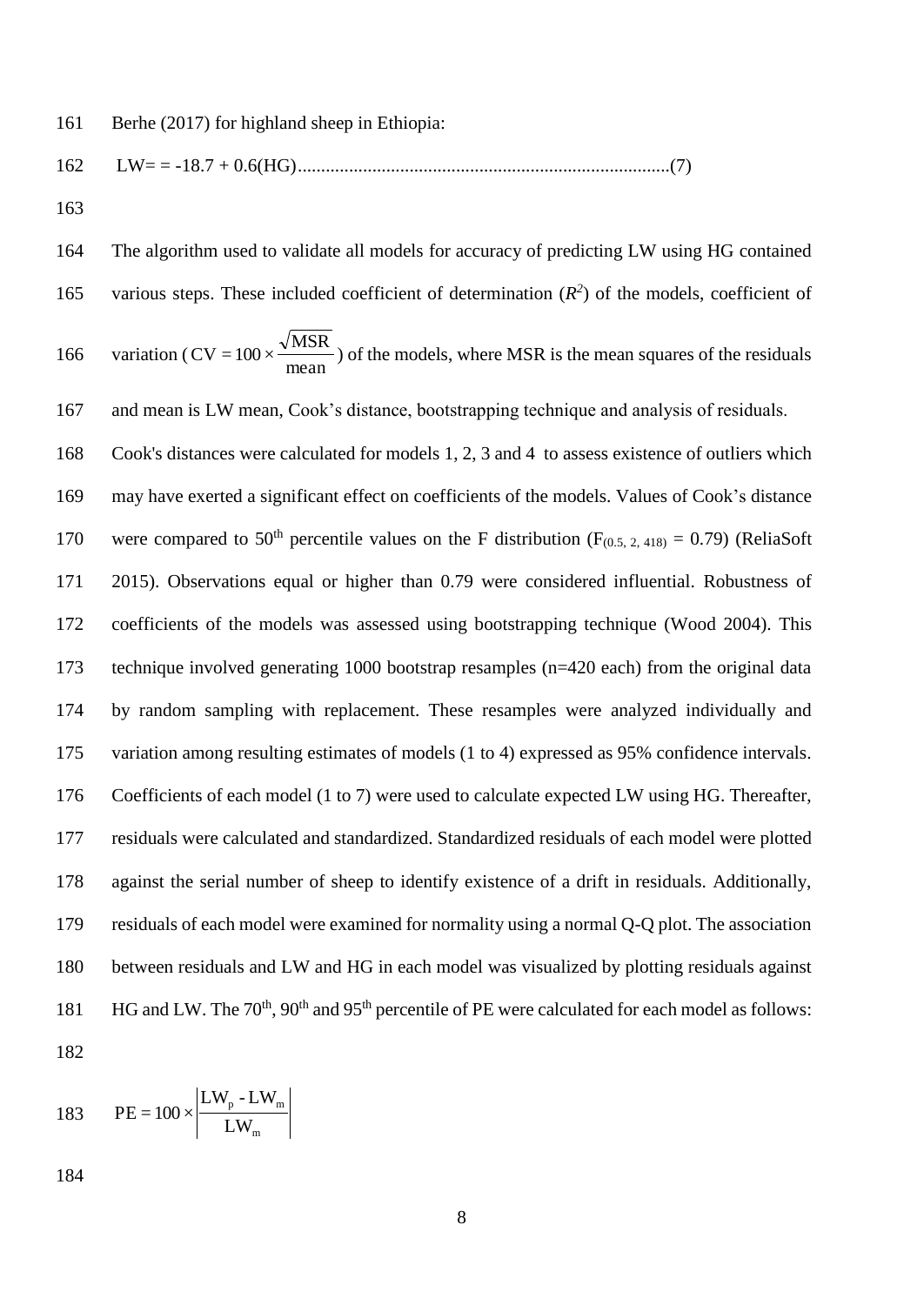185 where  $LW_p$  and  $LW_m$  were predicted and LW measured.

#### *2.3.3. Model redeployment*

 Constructed and published models underwent a redeployment step. Bootstrap resamples were analyzed individually and variation among resulting estimates of models (a, b and c) were expressed as 95% confidence intervals. Using resampled data, predicted LW was calculated using coefficients of each model, Residuals and PE were generated. Data was analyzed using the Statistical Analysis System (SAS 2012).

### **Results**

*Data exploration*

Live weight and HG of sheep ranged from 14 kg to 36 kg and 58 to 82 respectively.

 Fig. 1a illustrated there was no systematic relation between LW and sheep serial number. A visual inspection of normal probability plots showed that the distribution of HG and LW was 199 close to normal (Fig. 1b). Results of Box-Cox transformation procedure showed that  $R^2$  of  $\lambda$  values ranged from 0.66 to 0.82. The log likelihood values of λ ranged from -573 to -273 (Table 201 2).  $\lambda$  value which ranged from 0.25 and 1.25 had the highest  $R^2$  values (0.82), however,  $\lambda$  with 202 a value of 0.75 had both the highest  $R^2$  (0.82) and the highest log likelihood value (-274). 

#### *Model construction*

 Table 3 showed that coefficients of all models (1 to 4) were significantly different from 0 (P<0.001). Coefficients (a, b and c) and corresponding standard errors of the three models are presented in Table 4. Using the coefficients (a, b and c) presented in Table 4, models 1, 2, 3 and 4 were constructed as follows: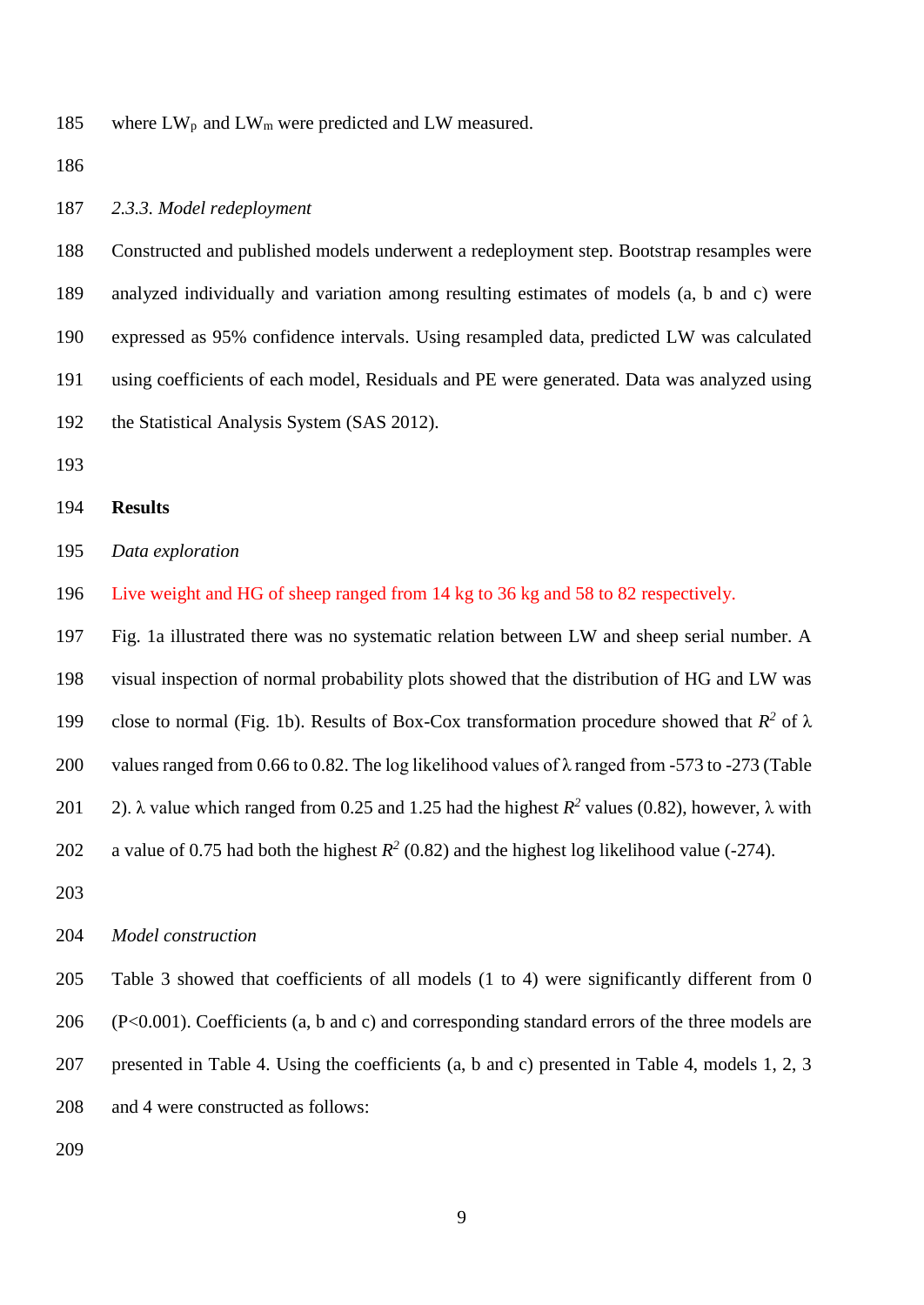| 211 |  |
|-----|--|
|     |  |
| 213 |  |
|     |  |
| 215 |  |
|     |  |
|     |  |

 Standard error of (a) and (b) for SLM as a percentage of the estimate was 4% and 2% respectively. Standard error of (a), (b) and (c) for QUADM, as percentage of the estimate, was 220 33%, 45% and 150% respectively. The standard error of (a) and (b) for ALM, as a percentage of the estimate, was <1% and 2.5 % respectively. Cook's distance in all models were less than 222 0.79 (Table 3), therefore, it was not plotted against LW. All models had similar  $R^2$  ranging from 0.814 to 0.819 (Table 3). The simple linear model had the lowest CV followed by 224 QUADM and ALM, which were higher than SLM by 2.35 and 2.49 units respectively (Table 3). Visual inspection of normal Q-Q plots (Fig. 3a) showed that residuals of all models were almost normally distributed. Standardized residuals of models versus serial number of sheep showed that residuals of all models were scattered across serial numbers without any systematic pattern (Fig. 3b). Visual inspection of residuals versus LW plots (Fig 3c, d) showed that there was no linear relationship nor clear trends between the residuals and HG and LW in models 1, 230 2 and 3. Fig. 4 showed that correlations between standardized residuals of models 5, 6, and 7 231 and LW were negative and very strong  $(r>0.79; P<0.001)$ . The PE of the 75<sup>th</sup>, 90<sup>th</sup> and 95<sup>th</sup> percentiles of Box-Cox was approximately three times less than that of our constructed models.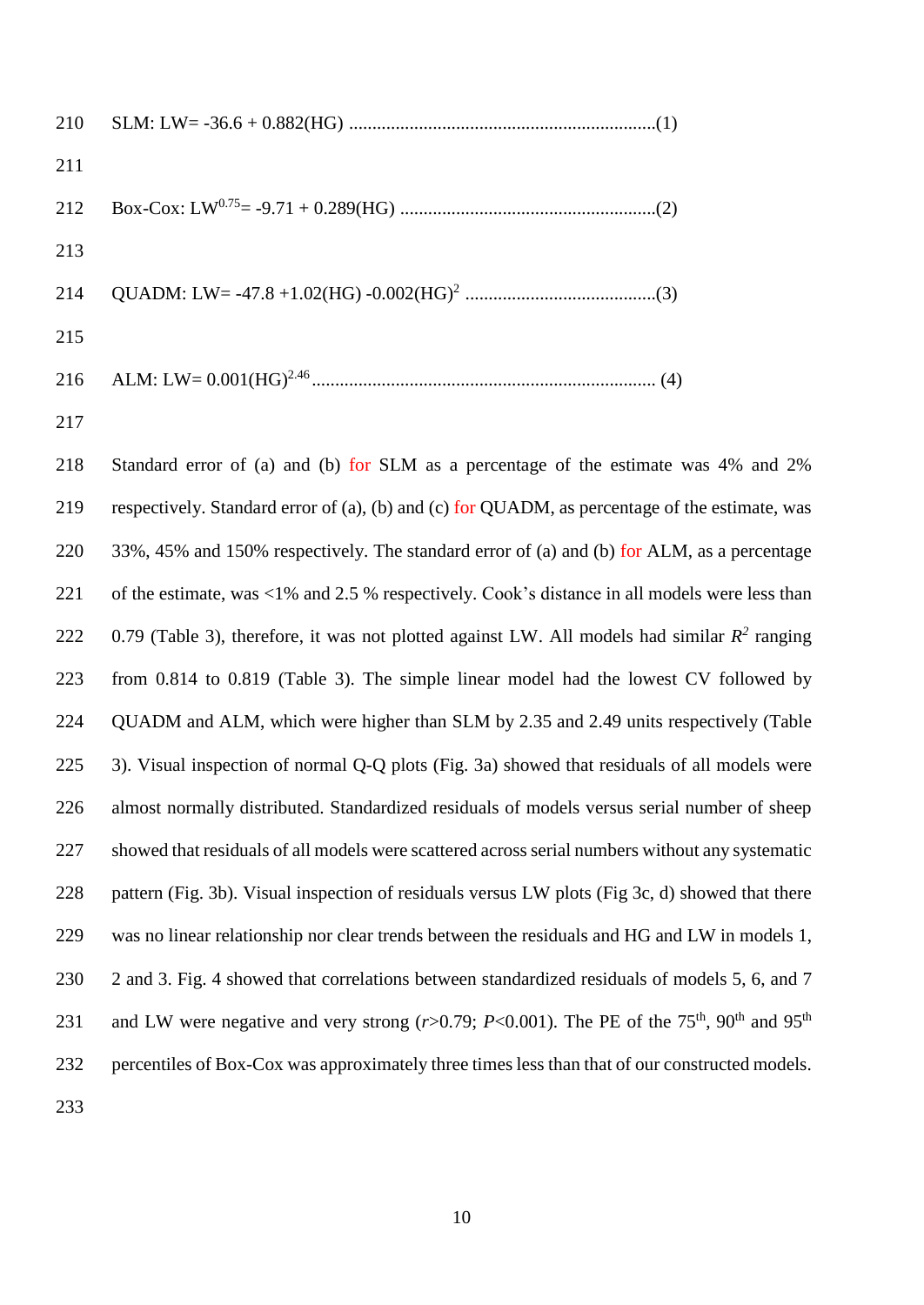#### *Model redeployment*

 Table 4 shows 95% confidence interval based on 1000 bootstrapping resamples. The 95% confidence interval of SLM estimates were 5.3 units for (a) and 0.075 units for (b). The 95% confidence interval estimates of Box-Cox model were 0.15 units for (a) and 0.002 units for (b). The 95% confidence intervals of QUADM estimates was 52.4 units for (a), 1.54 units for (b) and 0.005 units for (c). The 95% confidence interval of ALM estimates was ~0.001 units for (a) and 0.18 units for (b). Table 5 shows percentiles of PE of constructed and published models based on 1000 resamples. Out of all constructed and published models, only Box-Cox model had PE percentiles less than ~10.

### **Discussion**

#### *Data exploration*

 An examination of normal Q-Q plot showed that observed values of LW and HG were close to predicted values and the distribution of points around trend lines was symmetric. That suggests the distribution of LW and HG was close to normal with slight deviation. Thus, transforming 249 LW to decrease PE and increase  $R^2$  of the prediction model might be required (Lesosky *et al.*) 250 2013). This result is confirmed by results of Box-Cox procedure which showed that  $\lambda$  with a 251 value of 0.75 had highest  $R^2$  and highest log likelihood values. Thus a power transformation (0.75) might increase the accuracy of LW prediction by confirming the normality of LW (McDonald 2009). Accordingly, SLM with transformed LW was constructed. Values of Cook's distance for all sheep were less than the critical value (0.79) which means there were no outliers in the data. Data exploration step confirmed that all sheep in this study should be included in the model construction step and SLM with transformed LW should be constructed in addition to SLM, QUAD and ALM.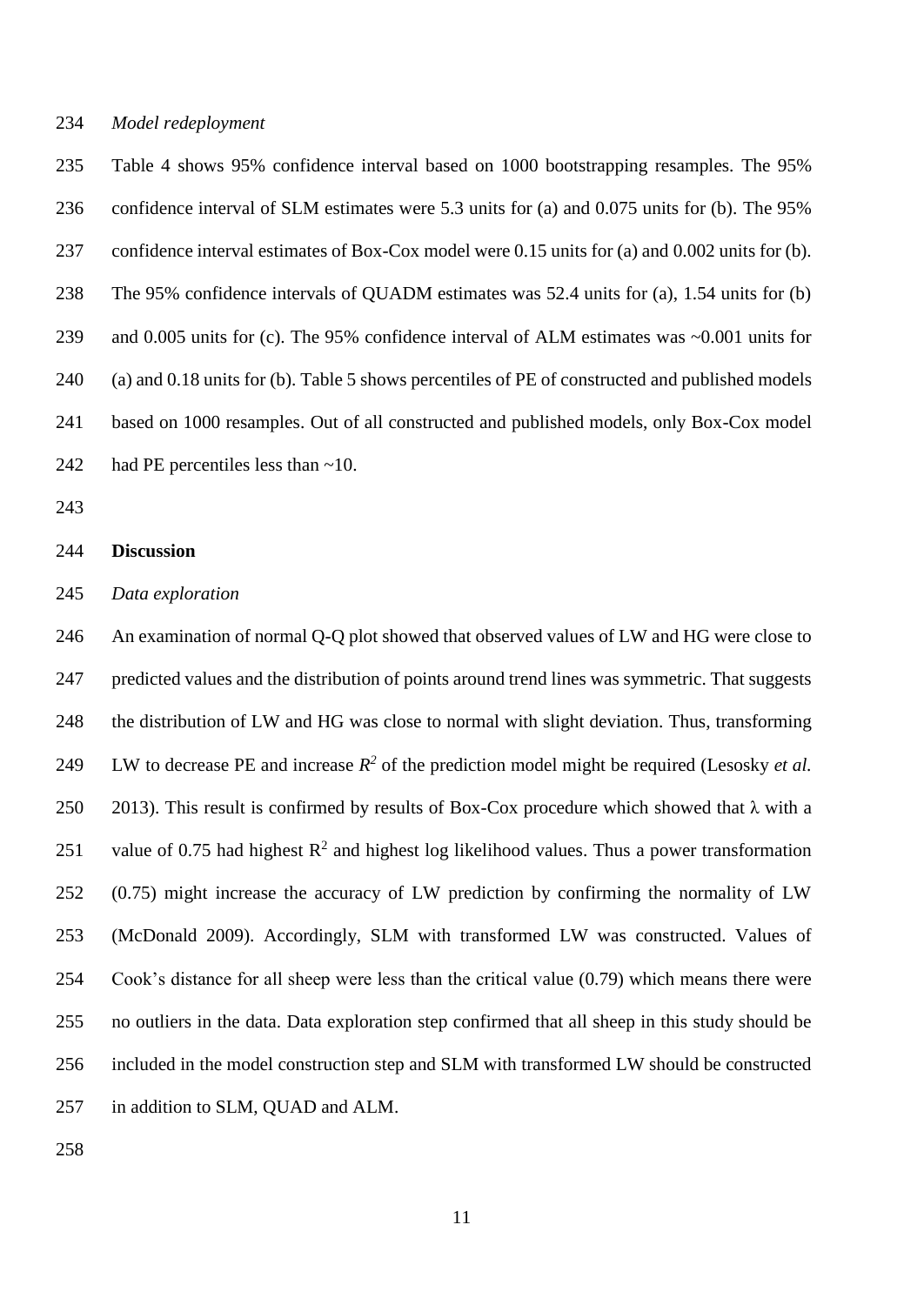*Model construction*

260 All constructed models had high  $R^2$  ( $R^2$ > 0.8), however, the coefficient of variation of SLM and Box-Cox was considerably less than CV of QUADM and ALM. That suggests that the bias in QUADM and ALM prediction was higher than that of SLM. Accordingly, deeper analysis of residuals is required to choose the best-fit model. Observed values of residuals were close to expected normal values suggesting that residuals were almost normally distributed. Residuals of the constructed models were symmetrically distributed around 0, indicating that residuals of the constructed models were not biased to a positive nor negative tail. Weak correlation between residuals and serial number of sheep in all models confirms that accuracy of models was constant alongside the measurement process. There was absence of any systematic relation between residuals and LW and HG for all models, suggesting accuracy of predicting LW of Menz sheep using HG was constant for all sheep regardless of their LW or HG. Accordingly, prediction of LW by constructed models was equal for all sheep regardless of the order in measurement process, LW and HG. All constructed models fulfilled criteria of normality and homogeneity of residuals. However, the magnitude of PE will be decisive in 274 selecting the best-fit model among constructed models. Box-Cox model had the lowest 95<sup>th</sup> 275 percentile of PE among constructed models. Additionally, only Box-Cox model had 95<sup>th</sup> percentile of PE less than 10, indicating that only Box-Cox model could be used to predict LW of Menz sheep for husbandry, management and veterinary purposes.

*Model redeployment*

 The robustness of the Box-Cox model to predict LW of Menz sheep not in this study needed to be investigated. Ninety five percent of resamples' coefficients of Box-Cox model were in a 282 very narrow range  $(a\pm 1.54\%$  for (a) and  $b\pm 0.7\%$  for (b)) compared to other constructed models 283 which had wide range of confidence interval  $\left(\frac{1}{6} \text{ to } 110\% \right)$ . Thus, Box-Cox was the only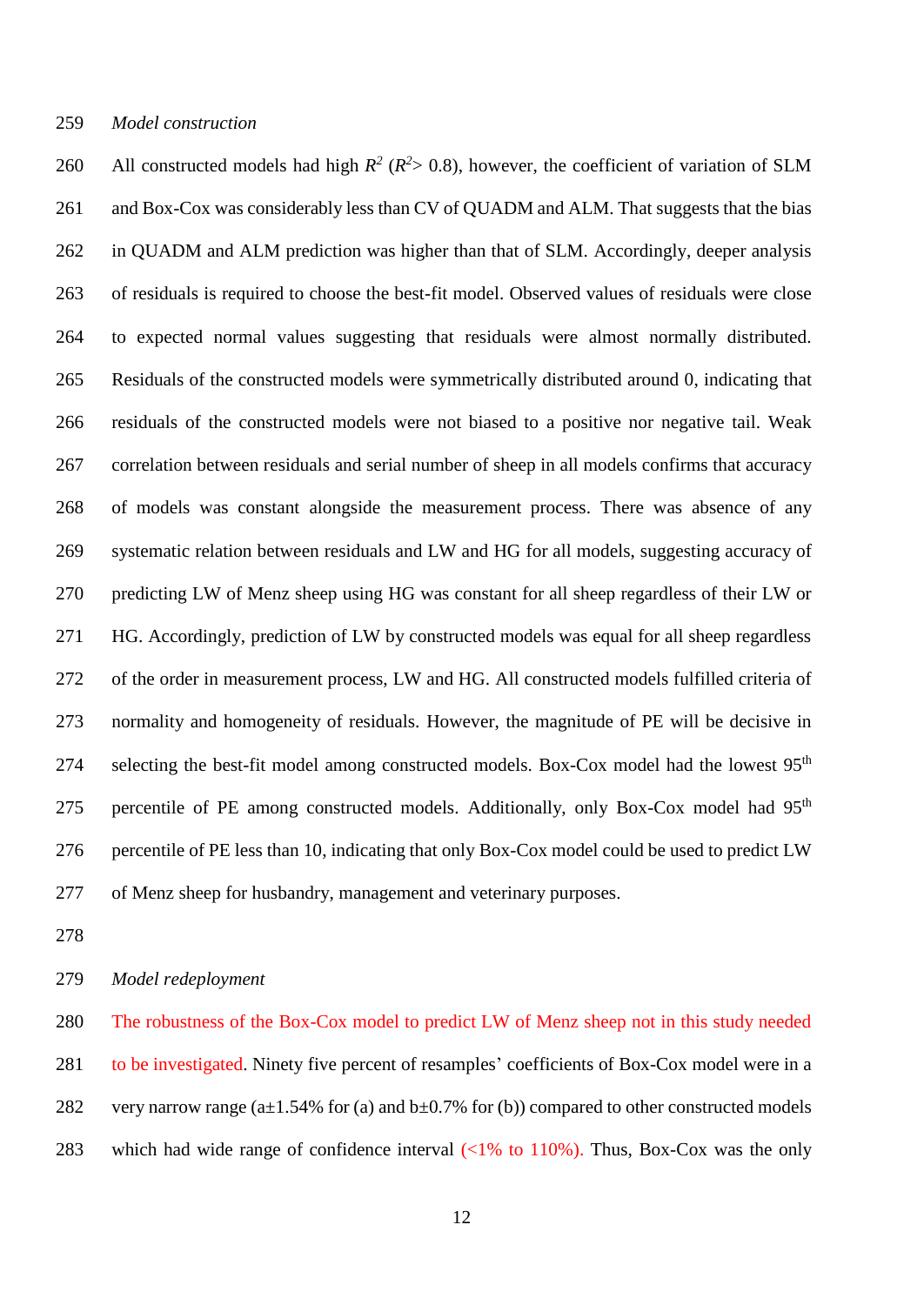284 model with coefficients that were robust against bootstrapping. The  $95<sup>th</sup>$  percentile of PE of Box-Cox was less than 10%, which is considered the critical PE for purposes of estimating live weights for veterinary, management, breeding and nutrition. Box-Cox model had homogenous and normally distributed residuals. It was robust against bootstrapping. Moreover, it predicted LW of Menz sheep with a level of precision suitable to breeding, husbandry, nutrition and veterinary services. Accordingly, Box-cox model provides the best estimate and could be accurately used to predict LW of Menz sheep.

 The strong and negative correlation between residuals and LW in the published models (5, 6 and 7) means that the sheep with heavier LW had a smaller residual suggesting that the accuracy of published models in predicting LW of Menz sheep depends on LW. Furthermore, PE of all percentiles of published models (5, 6 and 7) exceeded 10% suggesting that the published models are not suitable for the estimation of LW of Menz sheep for veterinary, management, breeding and nutrition purposes. The model of Getachew *et al.* (2008) -Model 5- which was constructed to predict LW of Menz sheep was not sufficiently able to predict LW of sheep in this study. The reason could be that Getachew *et al.* (2008) used a simple approach to generate his model without considering analysis of residuals of the model as well as the model redeployment step. The model did not consider the magnitude of PE which critically affects precision of HG measurements to estimate LW. Although a PE of 20% may be acceptable for setting dosage rates for veterinary purposes, a PE of 10% or greater is problematic when using HG measurements to evaluate production-related traits such as growth and feed conversion ratio which require accurate LW determination (Leach and Roberts 1981). Getachew *et al*'s model did not examine Cook's distance which is an important criterion to determine the existence of observations which might have a significant effect on coefficients of a regression model (ReliaSoft 2015). Kmenta (1986) reported that analyzing residuals from normality, drift and homogeneity is an important criterion to validate regression models.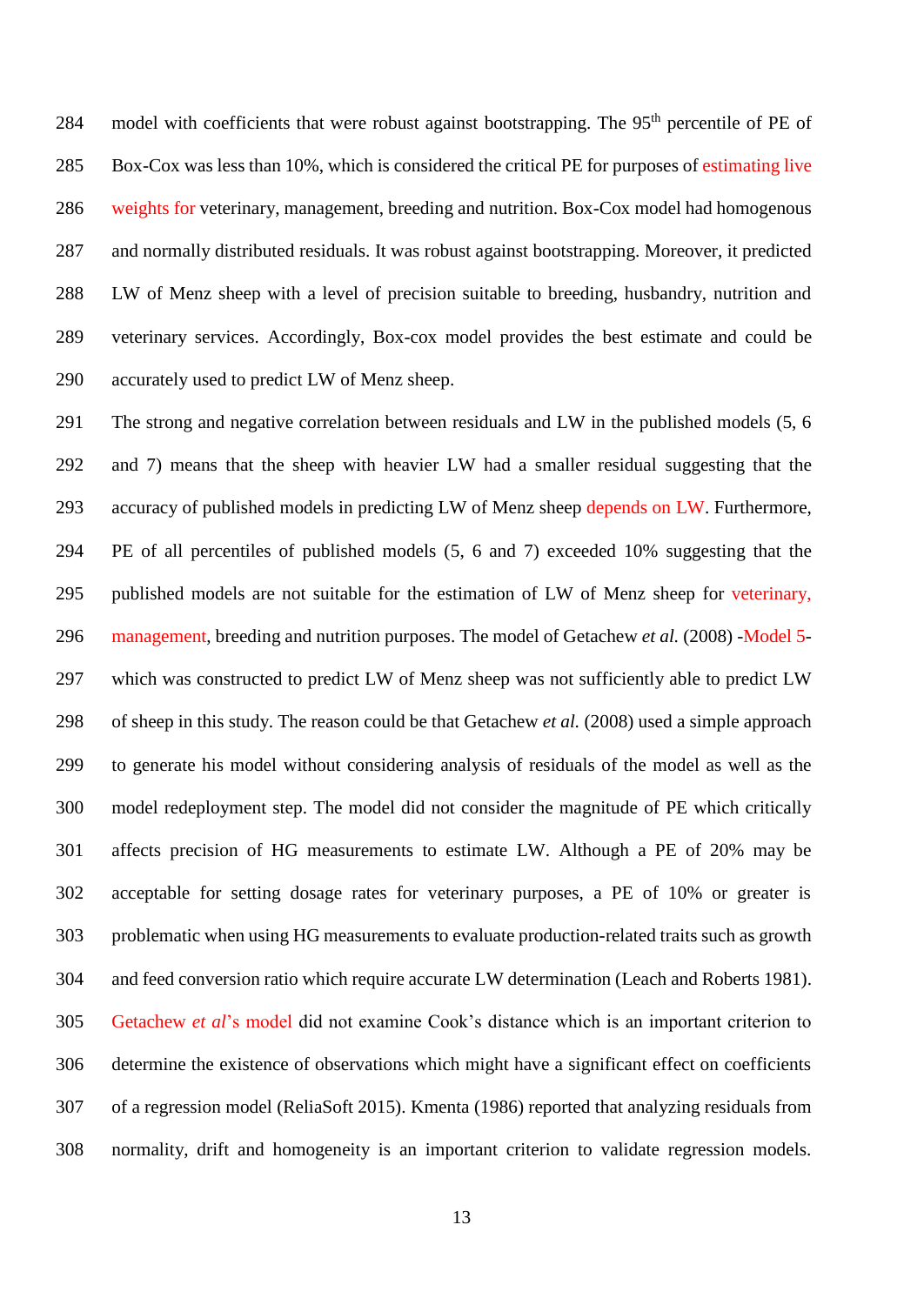Transforming LW before including it in a simple linear regression was reported to decrease PE 310 to less than 20% and to increase  $R^2$  up to 0.98 (Lesosky *et al.* 2013). The approach used to generate the model considered only a linear model although allometric (Atta and El Khidir 2004), quadratic and exponential relationships between HG and LW (Buvanendran *et al.* 1980; Nesamvuni *et al.* 2000; Francis *et al.* 2004) have been reported. Goopy *et al.* (2017) used an 314 algorithm to validate regression models which included  $R^2$ , the root mean squared error, Cook's distance and PE. However, additional analyses are still required for validation of models. These include identification of drift in residuals and standard error of coefficients of models. Furthermore, developed models should prove robustness in predicting successive datasets. This underpins the importance of using an appropriate analytical approach to generate models which predict LW of sheep using heart girth.

 Published models 6 and 7, which were constructed using different breeds of Ethiopian highland sheep, could not predict LW of sheep of this study with PE less than 10. This might be due to variation in morphological characteristics among sheep breed which may influence the relationship between LW and HG. This affirms that prediction models of LW of sheep need to be breed-specific. Accordingly, Box-Cox model generated for Menz sheep in this study should not be generalized to other Ethiopian sheep breeds. Further studies are necessary to determine robust models for other Ethiopian sheep breeds.

 Indeed, the perception of smallholder farmers, traders and extension agents in rural areas of Amhara region in Ethiopia that the currently available HG band on the market gives inaccurate estimates of LW appear valid from our studies.

#### **Conclusion**

 This study underpins the importance of using appropriate analytical approaches to generate models which predict LW of sheep using heart girth.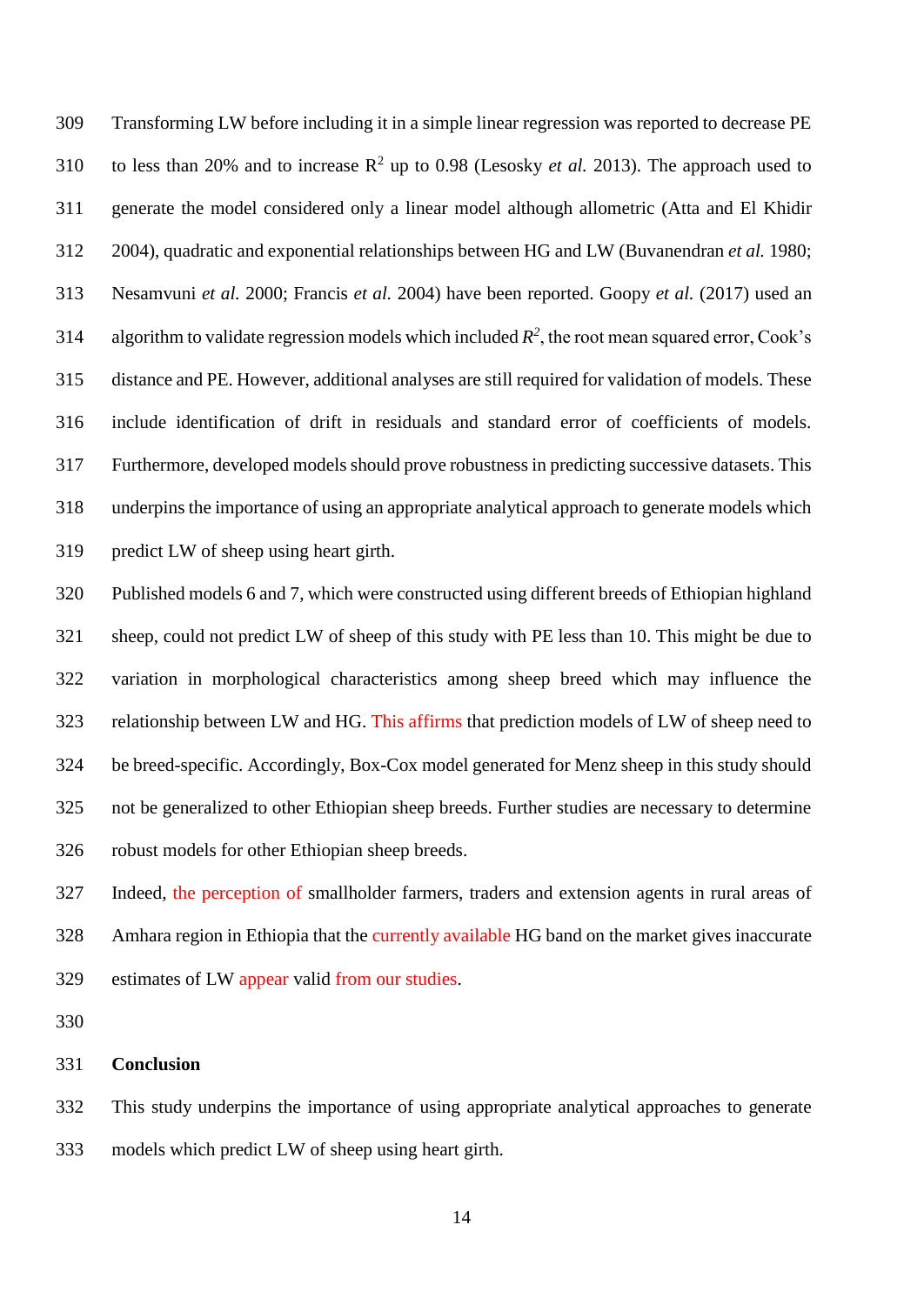### **Conflict of Interest**

 The authors declare that they have no conflict of interest regarding the publication of this paper. 

### **Acknowledgements**

 This study is part of the International Fund for Agricultural Development (IFAD) project "Improving the performance of pro-poor value chains of sheep and goats for enhanced livelihoods, food and nutrition security in Ethiopia". The authors would like to acknowledge the IFAD funding. Data collection from Debre Berhan Research Center is appreciated.

### **References**

- Atta M, El Khidir O (2004) Use of heart girth, wither height and scapuloischial length for prediction of liveweight of Nilotic sheep. *Small Ruminant Research* **55**, 233–237.
- Berhe W (2017) Relationship and prediction of body weight from morphometric traits of indigenous highland sheep In Tigray, Northern Ethiopia. *Journal of Biotechnology and*
- *Bioinformatics* **3**, 1–5.
- Box G, Cox D (1964) An analysis of transformations. *Journal of the Royal Statistical Society Series B Methodological* **26**, 211–252.
- Buvanendran V, Umoh J, Abubakar B (1980) An evaluation of body size as related to weight
- of three West African breeds of cattle in Nigeria. *The Journal of Agricultural Science* **95**,
- 219–224. doi:10.1017/ S0021859600029476.
- Francis J, Sibanda S, Kristensen T (2004) Estimating body weight of cattle using linear body measurements. *Zimbabwe Veterinary Journal* **33**, 15–21. doi:10.4314/zvj.v33i1.5297.
- Galal, E. (1983). Sheep germplasm in Ethiopia. *Animal Genetic Resources Information, 1*, 5-
- 12. doi:10.1017/S1014233900000018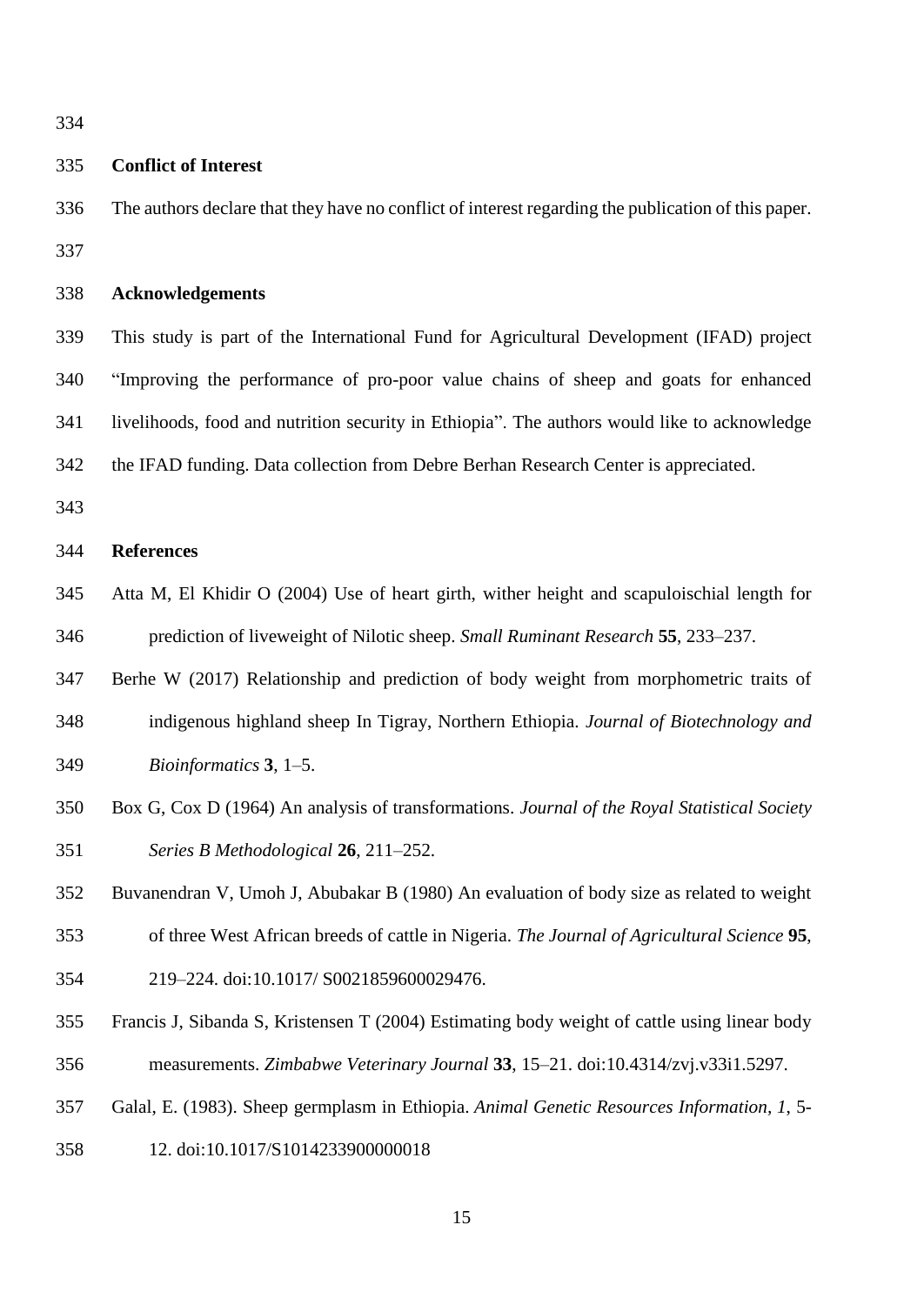- Galal, E. (1980). A contribution towards a plan for sheep and goat research and development in Ethiopia. Institute of Agricultural Research, Addis Ababa.
- Getachew T, Sharma A, Tibbo M, Haile A (2008) Characterization of Menz and afar indigenous sheep breeds of smallholders and pastoralists for designing community-based breeding strategies in Ethiopia. Haramaya.
- Gizaw S, Aschalew T, Lemma W, Beneberu T, Shenkute G, Wamatu J, Thorpe W, Duncan A
- (2012) Characterization of the farming and livestock production systems and the potentials to enhance productivity through improved feeding in the Subalpine Highlands
- of Amhara region, Ethiopia. (Addis Ababa)
- Goopy JP, Pelster DE, Onyango A, Marshall K, Lukuyu M (2017) Simple and robust algorithms to estimate liveweight in African smallholder cattle. *Animal Production Science*. doi:10.1071/AN16577.
- Kmenta J (1986) 'Elements of Econometrics.' (Macmillan: New York)
- Leach T, Roberts C (1981) Present status of chemotherapy and chemoprophylaxis of animal
- trypanosomiasis in the eastern hemisphere. *Pharmacology & Therapeutics* **13**, 91–147.
- doi:10.1016/0163-7258(81) 90069-3.
- Lesosky M, Dumas S, Conradie I, Handel I, Jennings A, Thumbi S, Toye P, BM de CB (2013)
- A live weight–heart girth relationship for accurate dosing of east African shorthorn zebu
- cattle. *Tropical Animal Health and Production* **45**, 311–316. doi:10.1007/s11250-012-
- 0220-3.
- Machila N, Fèvre E, Maudlin I, Eisler M (2008) Farmer estimation of live bodyweight of cattle:
- implications for veterinary drug dosing in East Africa. *Preventive Veterinary Medicine*
- **87**, 394–403. doi:10.1016/j. prevetmed.2008.06.001.
- McDonald JH (2009) 'Handbook of Biological Statistics.' (Sparky House Publishing:
- Baltimore) doi:10.1017/CBO9781107415324.004.
	-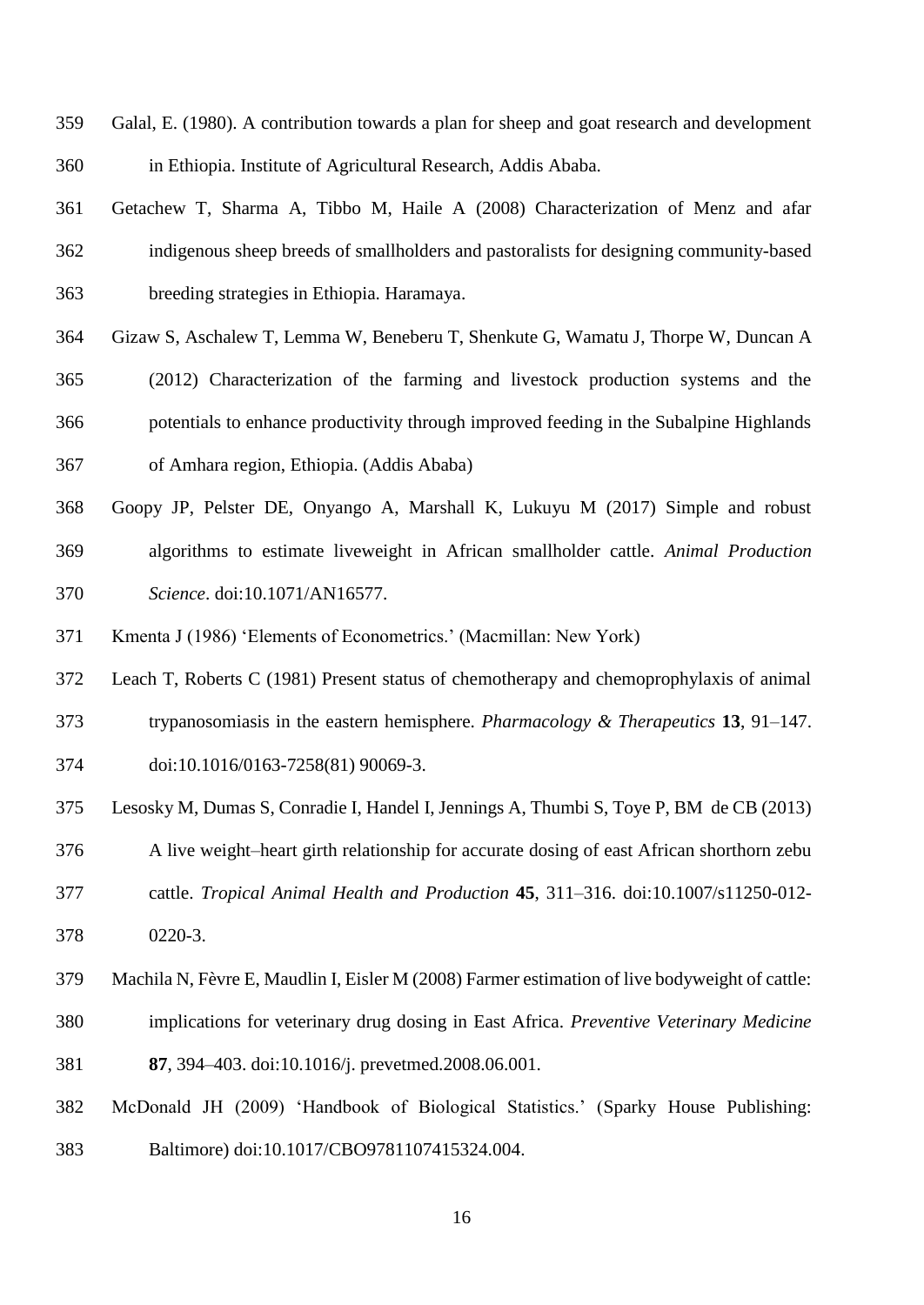- Nesamvuni A, Mulaudzi J, Ramanyimi N, Taylor G (2000) Estimation of body weight in Nguni-type cattle under communal management conditions. *South African Journal of Animal Science* **30**, 97–98.
- ReliaSoft (2015) 'Experiment Design & Analysis Reference.' (ReliaSoft Corporation: Tucson) SAS (2012) 'SAS/STAT 12.1 User's Guide.' (SAS Inc: Cary)
- 
- Sawyer G, Barker D, Morris R (1991) Performance of young breeding cattle in commercial
- herds in the south-west of Western Australia. 2. Liveweight, body condition, timing of
- conception and fertility in first-calf heifers. *Australian Journal of Experimental*
- *Agriculture* **31**, 431–441. doi:10.1071/EA9910431.
- Sowande O, Sobola O (2008) Body measurements of west African dwarf sheep as parameters for estimation of live weight. *Tropical Animal Health and Production* **40**, 433–439.
- Tadesse A, Gebremariam T (2010) Application of linear body measurements for live body weight estimation of highland sheep in Tigray region, North-Ethiopia. *Journal of the dry lands* **3**, 203–207.
- Veerkamp R (1998) Selection for economic efficiency of dairy cattle using information on live weight and feed intake: A Review1. *Journal of Dairy Science* **81**, 1109–1119. doi:10.3168/jds.S0022-0302 (98)75673-5.
- Wood M (2004) Statistical inference using bootstrap confidence intervals. *Significance* **1**, 180– 182. doi:10.1111/j.1740-9713.2004.00067.x.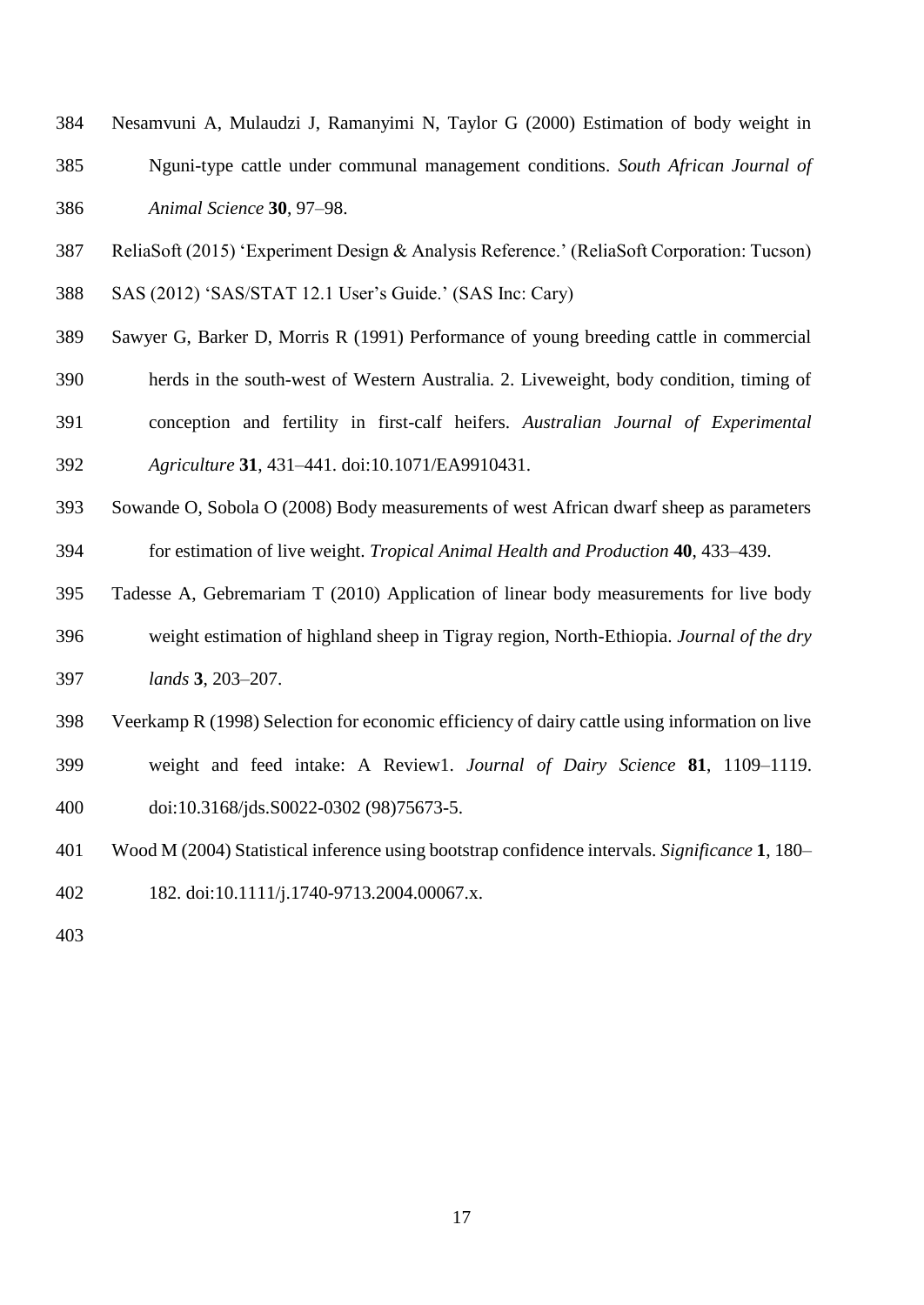## **Table 1. Summary of studies investigating the relationship between heart girth and live**

# **weight (LW) for Ethiopian sheep**

 $R<sup>2</sup>$ , coefficient of determination. LW, live weight

| Reference       | (Getachew <i>et al.</i> 2008) | (Tadesse and Gebremariam 2010) | (Berhe 2017)           |
|-----------------|-------------------------------|--------------------------------|------------------------|
| <b>Breed</b>    | Menz                          | Highland sheep                 | Highland sheep         |
| n of sheep      | 1186                          | 285                            | 257                    |
| $LW$ (kg) range | $20.6 \pm 0.15$               | $20.5 \pm 2.98$                | Not available          |
| $R^2$           | 0.83                          | 0.69                           | 0.9                    |
| Model           | $LW = -23.4 + 0.67(HG)$       | $LW = -15.7 + 0.56(HG)$        | $LW = -18.7 + 0.6(HG)$ |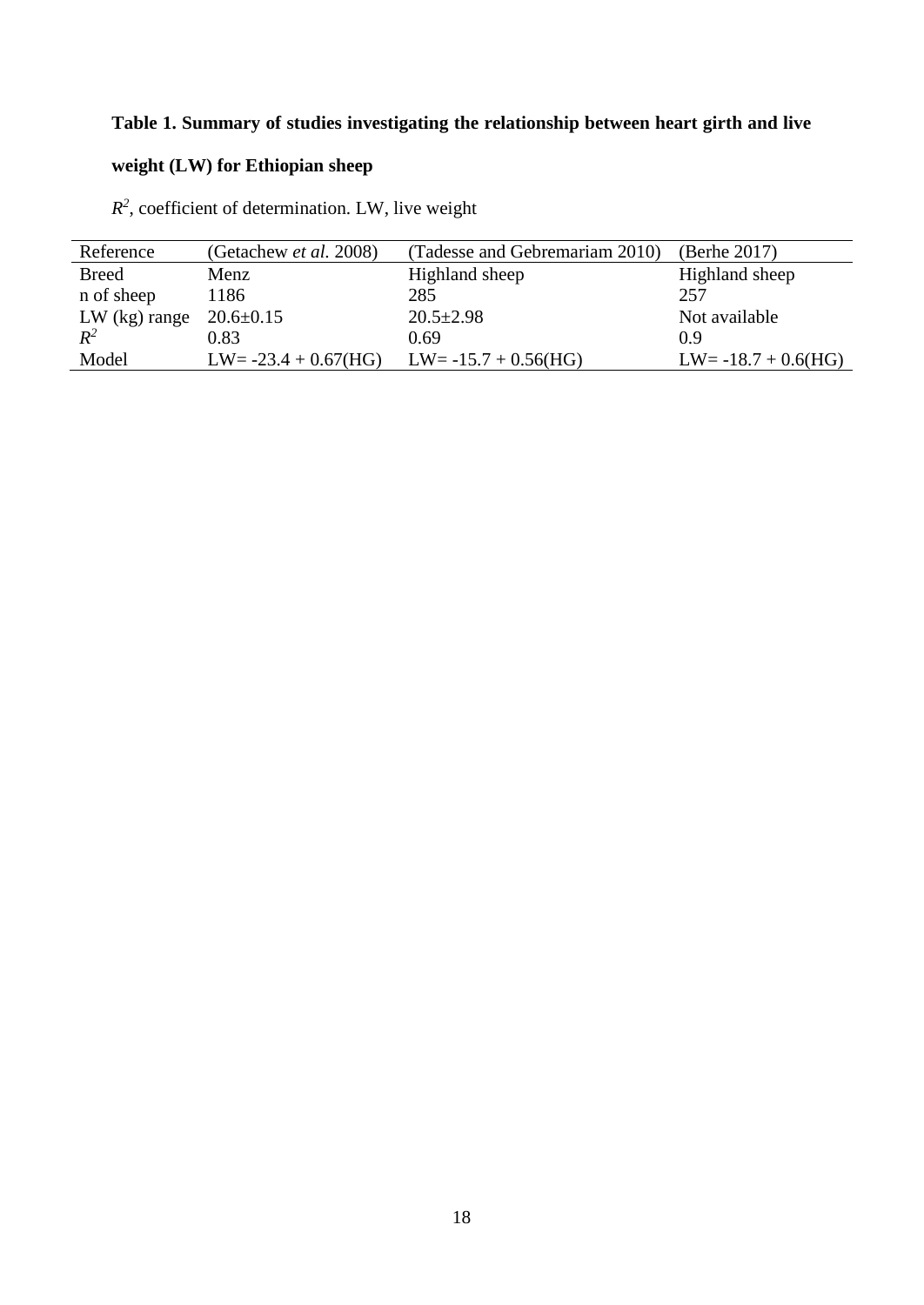## **Table 2. λ values and their corresponding coefficient of determination and log likelihood**

## **values resulting from the Box-Cox transformation procedure**

| λ                | $R^2$ | Log-likelihood |
|------------------|-------|----------------|
| $-3$             | 0.66  | $-573$         |
| $-2.75$          | 0.68  | $-542$         |
| $-2.5$           | 0.72  | $-512$         |
| $-2.25$          | 0.721 | $-483$         |
| $-2$             | 0.73  | $-455$         |
| $-1.75$          | 0.75  | $-429$         |
| $-1.5$           | 0.761 | $-404$         |
| $-1.25$          | 0.772 | $-381$         |
| $-1$             | 0.783 | $-359$         |
| $-0.75$          | 0.792 | $-339$         |
| $-0.5$           | 0.8   | $-322$         |
| $-0.25$          | 0.81  | $-307$         |
| $\boldsymbol{0}$ | 0.81  | $-295$         |
| 0.25             | 0.82  | $-285$         |
| 0.5              | 0.82  | $-278$         |
| 0.75             | 0.829 | $-274$         |
| $\mathbf{1}$     | 0.821 | $-273$         |
| 1.25             | 0.82  | $-274$         |
| 1.5              | 0.81  | $-277$         |
| 1.75             | 0.81  | $-283$         |
| $\overline{2}$   | 0.8   | $-292$         |
| 2.25             | 0.822 | $-301$         |
| 2.5              | 0.792 | $-313$         |
| 2.75             | 0.783 | $-326$         |
| 3                | 0.772 | $-340$         |

 $R<sup>2</sup>$ , coefficient of determination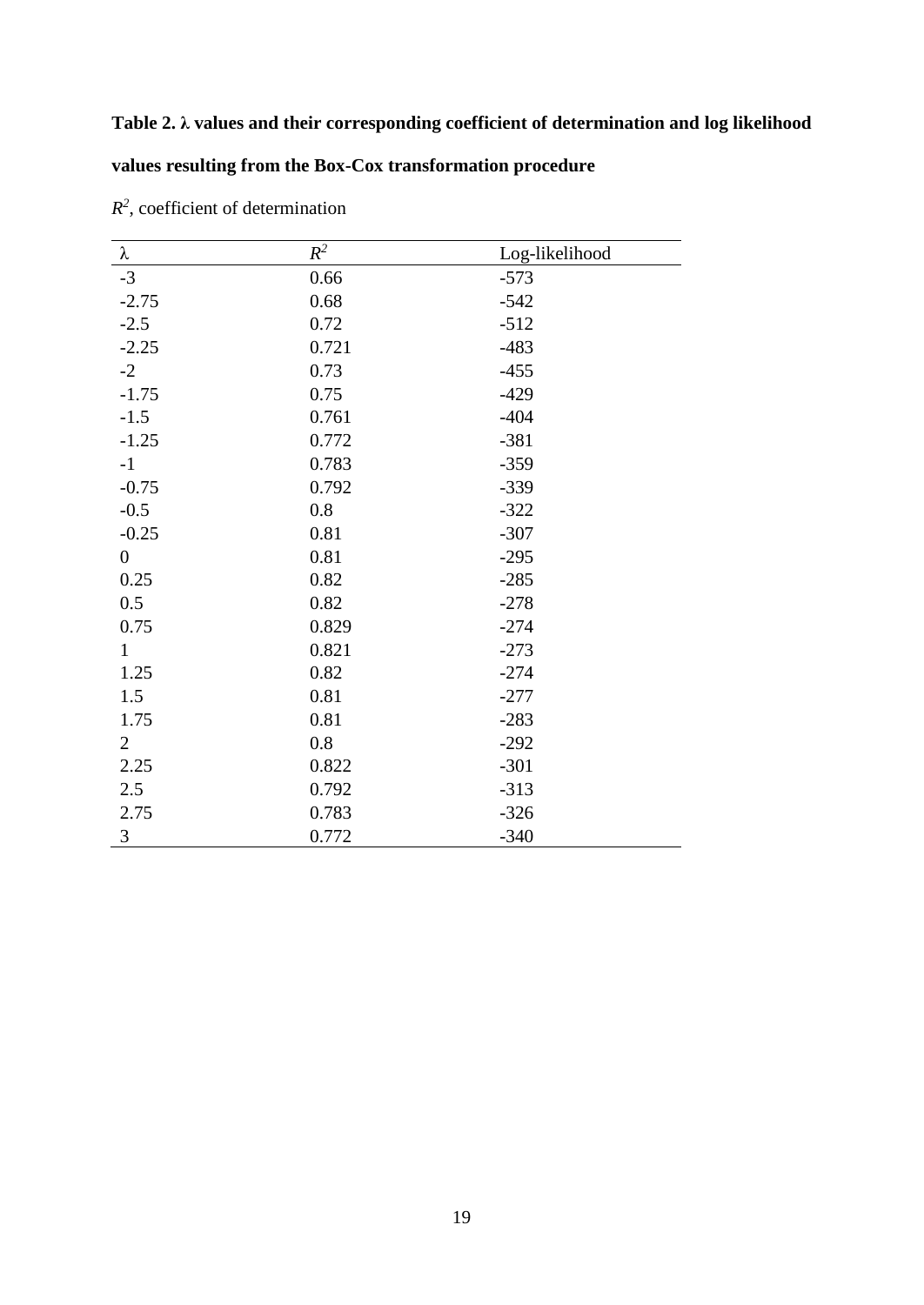## **Table 3. Percentiles of PE and cook's distance of models for estimating live weight of**

## **Menz sheep using heart girth**

| Model             |            | 2       | 3     | 4     |  |
|-------------------|------------|---------|-------|-------|--|
|                   | <b>SLM</b> | Box-Cox | QUADM | ALM   |  |
| $R^2$             | 0.819      | 0.82    | 0.819 | 0.814 |  |
| CV                | 5.51       | 5.96    | 7.86  | 8     |  |
| P value           | ***        | ***     | ***   | ***   |  |
| Percentiles of PE |            |         |       |       |  |
| 75 <sup>th</sup>  | 9.76       | 3.23    | 9.82  | 9.18  |  |
| 90 <sup>th</sup>  | 13.9       | 4.77    | 13.7  | 14    |  |
| 95 <sup>th</sup>  | 18.6       | 6.32    | 18.4  | 19.6  |  |
| Cook's distance   |            |         |       |       |  |
| 75 <sup>th</sup>  | 0.004      | 0.002   | 0.003 | 0.004 |  |
| 90 <sup>th</sup>  | 0.007      | 0.007   | 0.007 | 0.008 |  |
| 95 <sup>th</sup>  | 0.009      | 0.009   | 0.009 | 0.009 |  |

*R 2* , coefficient of determination. CV, coefficient of variation. PE, prediction error. \*\*\*, <0.001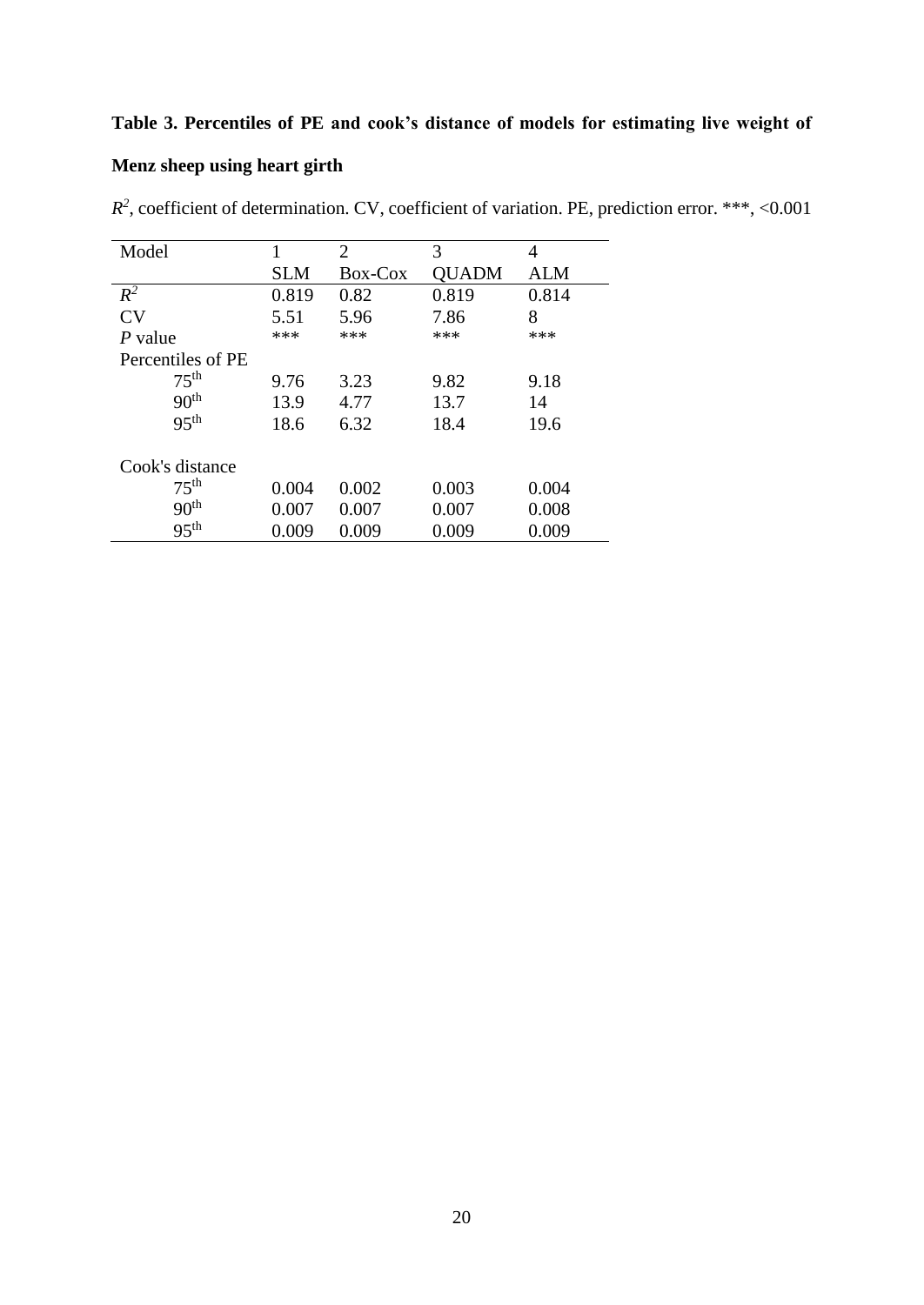## **Table 4. Regression coefficients and bootstrapping confidence interval of estimating live**

## **weight of Menz sheep**

|                            |                 | Bootstrap for coefficients |         |
|----------------------------|-----------------|----------------------------|---------|
|                            |                 | 95% confidence interval    |         |
| Model                      | Coefficients    | Lower                      | Upper   |
| Model 1                    |                 |                            |         |
| $LW=a+b(HG)$               |                 |                            |         |
| a(SE)                      | $-36.6(1.45)$   | $-39.4$                    | $-34.1$ |
| b(SE)                      | 0.882(0.021)    | 0.846                      | 0.921   |
|                            |                 |                            |         |
| Model 2                    |                 |                            |         |
| $LW^{0.75} = a + b(HG)$    |                 |                            |         |
| a(SE)                      | $-9.71(0.489)$  | $-9.84$                    | $-9.69$ |
| b(SE)                      | 0.298(0.007)    | 0.298                      | 0.3     |
|                            |                 |                            |         |
| Model 3                    |                 |                            |         |
| $LW = a + b(HG) + c(HG)^2$ |                 |                            |         |
| a(SE)                      | $-47.8(15.8)$   | $-74.4$                    | $-22$   |
| b(SE)                      | 1.02(0.456)     | 0.443                      | 1.98    |
| c(SE)                      | $-0.002(0.003)$ | $-0.008$                   | 0.003   |
|                            |                 |                            |         |
| Model 4                    |                 |                            |         |
| $LW = a(HG)^b$             |                 |                            |         |
| a(SE)                      | 0.001(0.00)     | 0.00                       | 0.001   |
| b(SE)                      | 2.46(0.061)     | 2.37                       | 2.55    |

LW, live weight (kg). HG, heart girth (cm). SE, standard error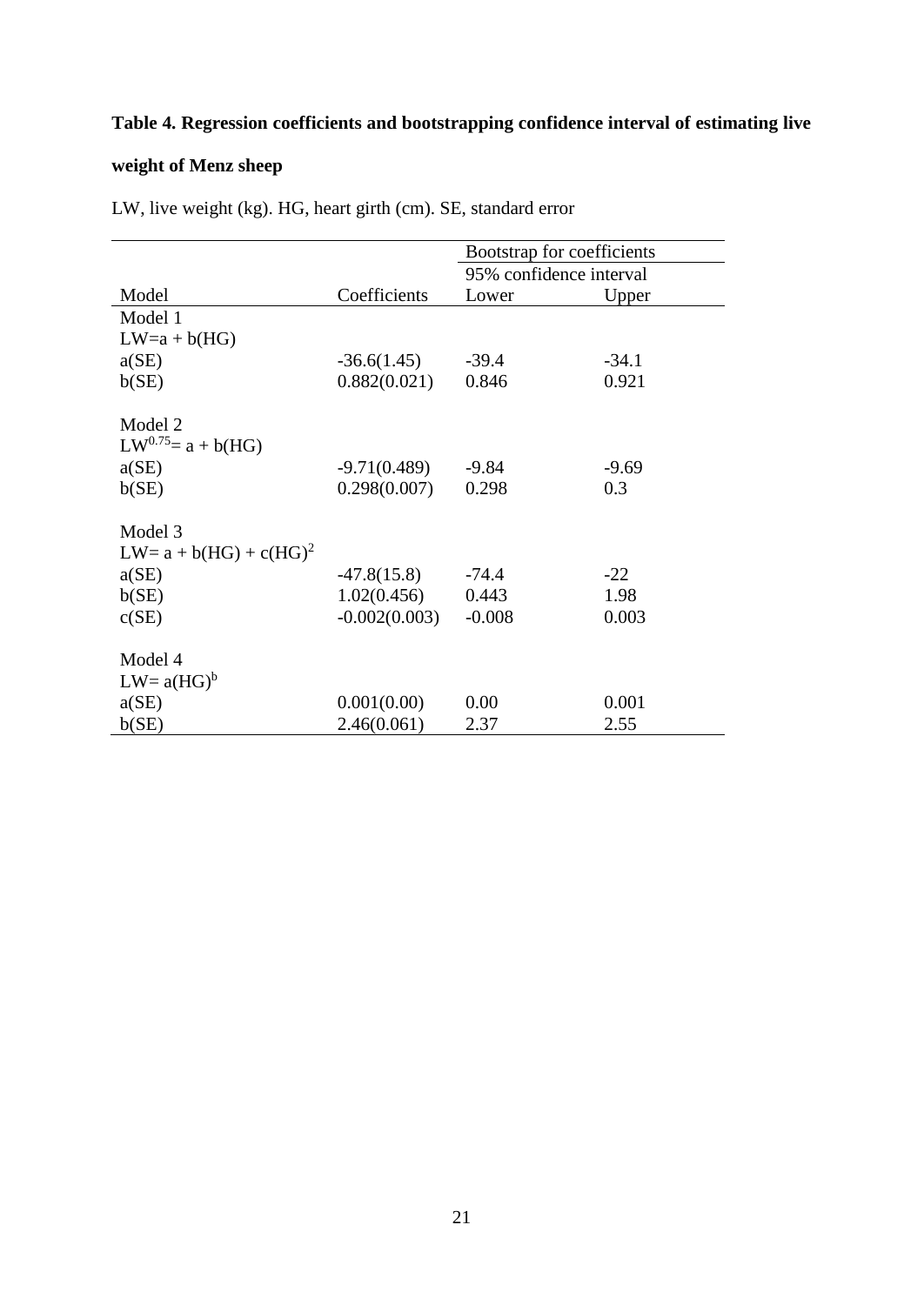**Table 5. Models redeployment: Percentiles of PE of constructed and published models** 

| Model                          | $75^{\text{th}}$ | 90 <sup>th</sup> | 95 <sup>th</sup> |
|--------------------------------|------------------|------------------|------------------|
| <b>SLM</b>                     | 9.69             | 13.6             | 18.5             |
| Box-Cox                        | 6.83             | 9.5              | 10.1             |
| <b>QUADM</b>                   | 49.1             | 55.1             | 59.2             |
| <b>ALM</b>                     | 56.4             | 55.6             | 64.4             |
|                                |                  |                  |                  |
| Published                      |                  |                  |                  |
| (Getachew et al. 2008)         | 12.7             | 16.8             | 18.5             |
| (Berhe 2017)                   | 13.6             | 18.3             | 19.5             |
| (Tadesse and Gebremariam 2010) | 14.1             | 18.1             | 20               |

**based on data of 1000 resamples**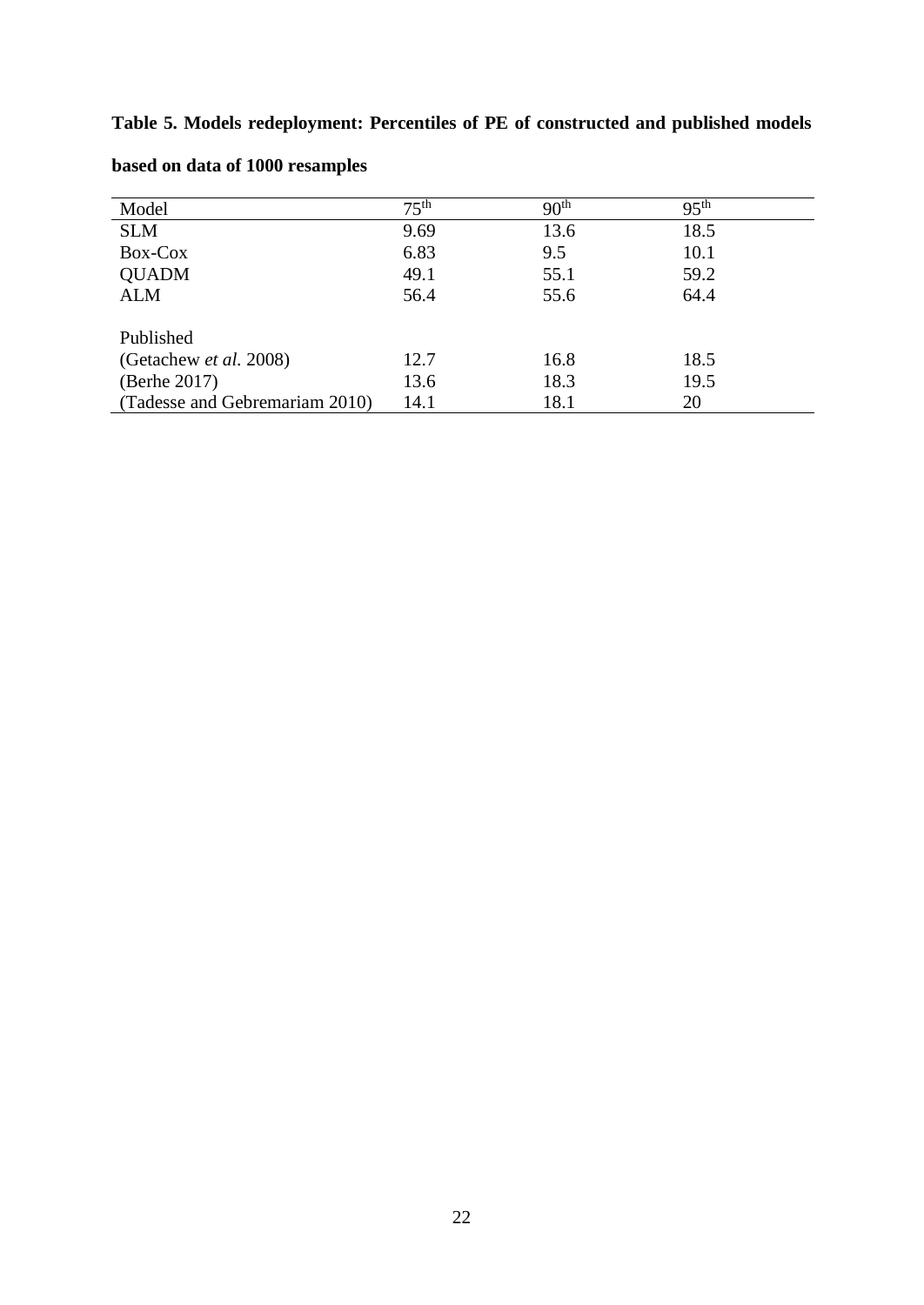

Fig. 1. Data diagnoses: (a), Q-Q normal plot of live weight and heart girth of Menz sheep; (b), Live weight vs. serial number; LW, live weight; SN, serial number.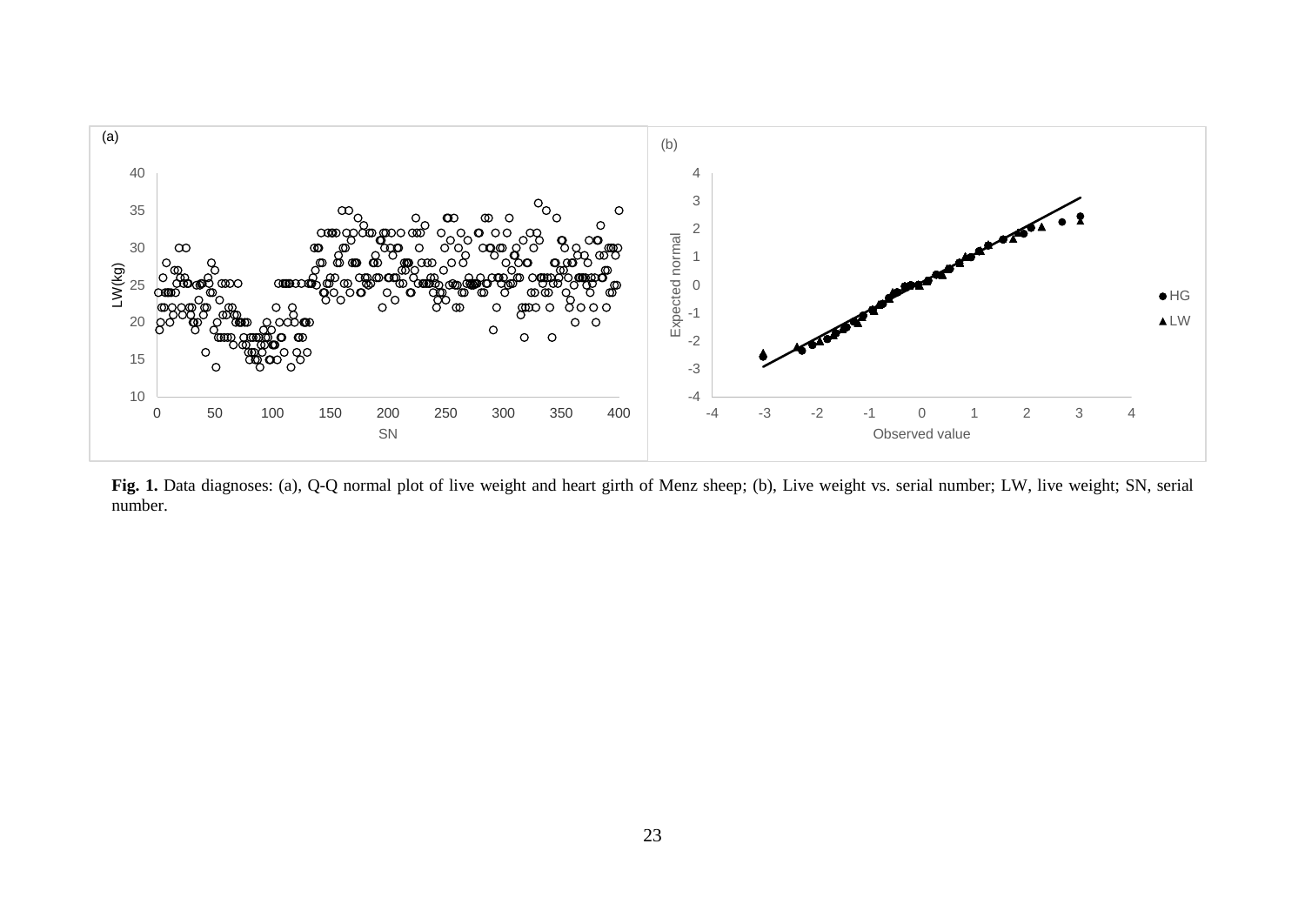

Fig. 2. Sheep live weights (LW kg) as a function of heart girth (HG cm); SLM, simple linear model; Box-Cox, simple linear model with LW<sup>0.75</sup>, QUADM, quadratic model; ALM, allometric model.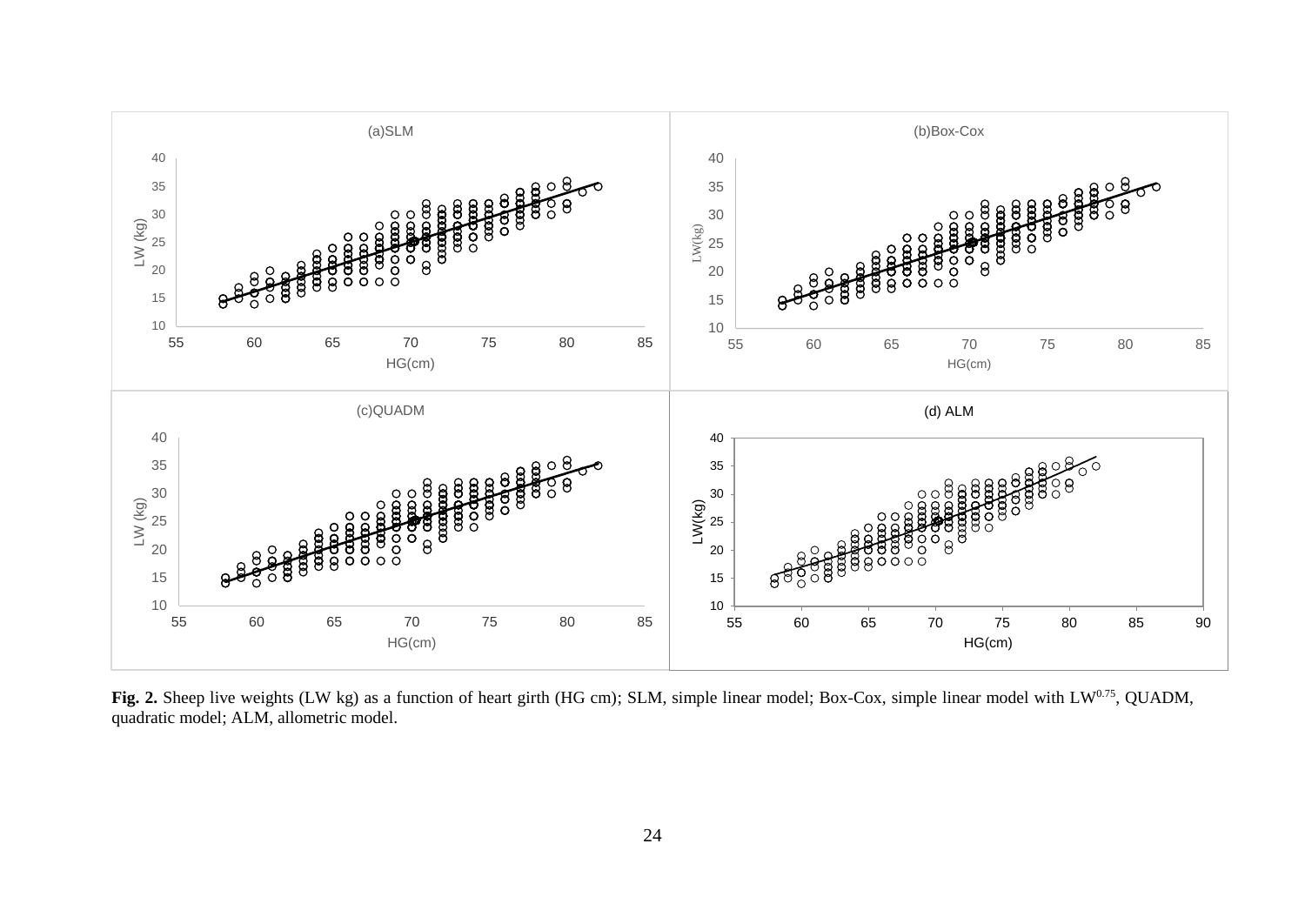

Fig. 3. Standardized residual plots for regression models (SLM, simple linear model; Box-Cox, simple linear model with LW<sup>0.75</sup>, QUADM, quadratic model; ALM, allometric model); LW, live weight; HG, heart girth; SN, serial number.